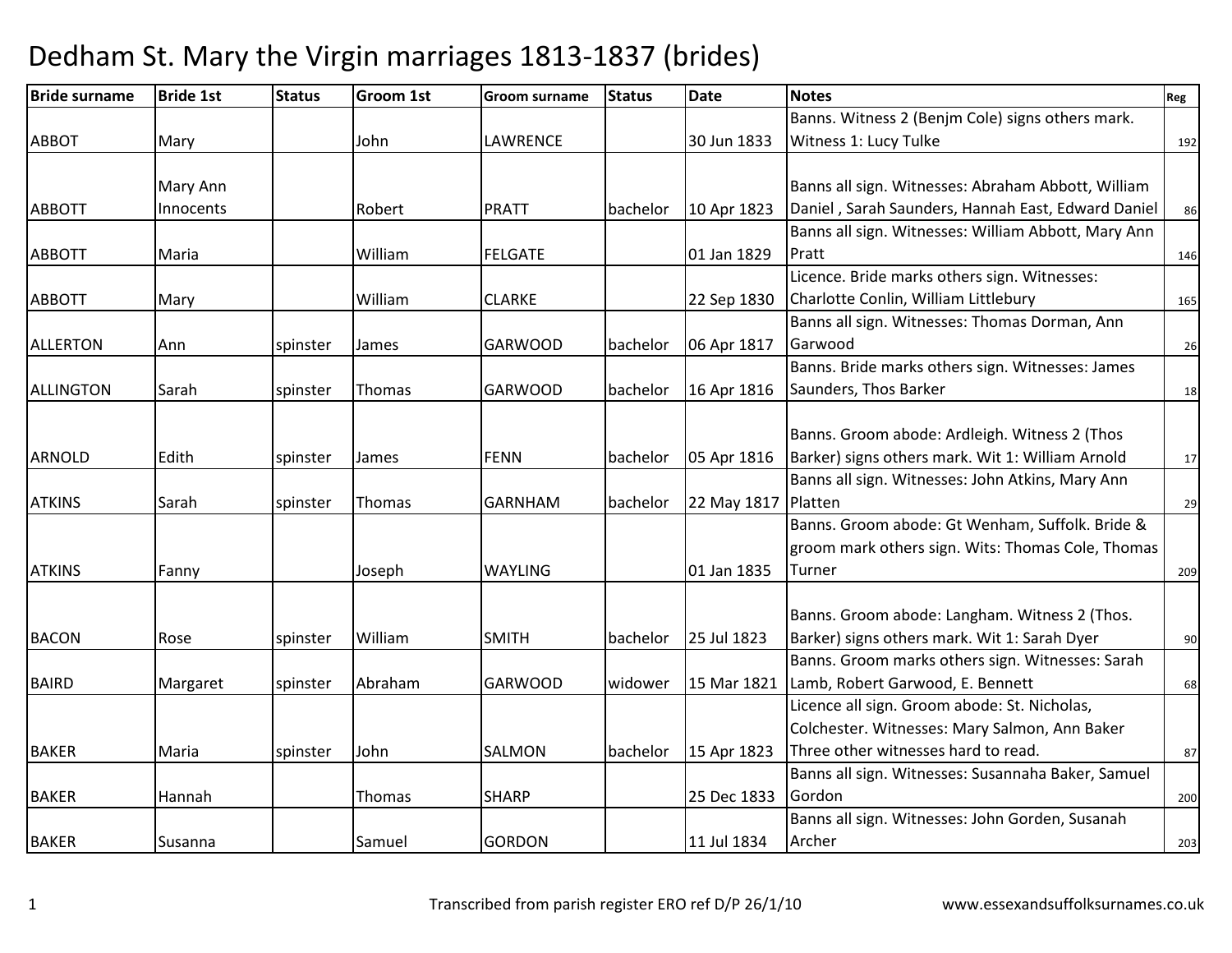| <b>Bride surname</b> | <b>Bride 1st</b> | <b>Status</b> | <b>Groom 1st</b> | <b>Groom surname</b> | <b>Status</b> | <b>Date</b> | <b>Notes</b>                                         | Reg |
|----------------------|------------------|---------------|------------------|----------------------|---------------|-------------|------------------------------------------------------|-----|
|                      |                  |               |                  |                      |               |             | Banns. Witness 1 (Thos Barker) signs others mark.    |     |
| <b>BANHAM</b>        | Mary             | spinster      | William          | LOT                  | bachelor      | 10 Oct 1823 | Witness 2: Mary Anne Greenwood                       | 92  |
| <b>BARKER</b>        | Lucy             | spinster      | Robert           | <b>RAY</b>           | bachelor      | 09 Oct 1817 | Licence all sign. Witnesses: H Booth, S Barker       | 34  |
|                      |                  |               |                  |                      |               |             | Licence all sign. Witnesses: Mary Bowman, Lucy       |     |
| <b>BARKER</b>        | Sarah            | spinster      | William          | <b>BOOTH</b>         | bachelor      | 13 Jan 1818 | Perry, W? D Brooks                                   | 38  |
|                      |                  |               |                  |                      |               |             | Licence all sign. Witnesses: Stephen Parker, Mary An |     |
| <b>BARKER</b>        | Sarah            | spinster      | John             | <b>SPURLING</b>      | widower       | 12 May 1818 | Smith                                                | 41  |
|                      |                  |               |                  |                      |               |             | Banns all sign. Groom abode: Boxford, Suffolk.       |     |
|                      |                  |               |                  |                      |               |             | Witnesses: Robt Ray, Hugh Driver, Mary, C. & Thos    |     |
| <b>BARKER</b>        | Hannah           |               | William          | <b>DRIVER</b>        | bachelor      | 29 Feb 1820 | <b>Barker</b>                                        | 54  |
|                      |                  |               |                  |                      |               |             | Banns all sign. Groom abode: Ardleigh. Witnesses:    |     |
| <b>BARKER</b>        | Mary             |               | William          | <b>BACON</b>         |               | 08 Nov 1825 | Amelia Belstead, Thos Barker                         | 114 |
|                      |                  |               |                  |                      |               |             |                                                      |     |
|                      |                  |               |                  |                      |               |             | Banns. Bride marks others sign. Witnesses: Martha    |     |
| <b>BARKER</b>        | Elizabeth        |               | Abraham          | <b>BONES</b>         |               | 06 Oct 1826 | Barker, John & Mary Bones, Thos Barker               | 122 |
|                      |                  |               |                  |                      |               |             | Banns. Groom marks others sign. Witnesses: John      |     |
| <b>BARKER</b>        | Sarah            |               | John             | <b>HARVEY</b>        |               | 06 May 1828 | Payne, Martha Barker                                 | 139 |
|                      |                  |               |                  |                      |               |             | Banns. Witness 2 (Benjm Cole) signs others mark.     |     |
| <b>BARKER</b>        | Rebecca          |               | Joseph           | <b>MOORE</b>         |               | 24 Mar 1832 | Witness 1: Sarah Barker                              | 181 |
|                      |                  |               |                  |                      |               |             | Licence all sign. Groom abode: Tattingstone.         |     |
|                      |                  |               |                  |                      |               |             | Witnesses: William Laker, John Warner, Martha        |     |
| <b>BARNS</b>         | Dorothy          |               | Jonathan         | <b>PRATT</b>         |               | 08 Oct 1835 | Goodwin, Hannah Pratt                                | 214 |
|                      |                  |               |                  |                      |               |             | Banns. Witness 1 (Thos Barker) signs others mark.    |     |
| <b>BEASTON</b>       | Elizabeth        | spinster      | Thomas           | <b>WHINNEY</b>       | bachelor      | 03 Dec 1820 | Witness 2: Lucy Higham                               | 64  |
| <b>BEAUMONT</b>      | Abigail          |               | Benjamin         | <b>COLE</b>          |               | 02 Aug 1828 | Bann all sign. Witnesses: Jonah & Benjn Cole         | 142 |
|                      |                  |               |                  |                      |               |             | Licence all sign. Groom abode: Witham. Witnesses:    |     |
| <b>BELL</b>          | Frances          | spinster      | William          | <b>SPINK</b>         | bachelor      | 09 Oct 1827 | Mary Spink, W J Haddan                               | 128 |
|                      |                  |               |                  |                      |               |             | Banns. Bride signs others mark. Witnesses: Sarah     |     |
| <b>BENNETT</b>       | Sarah            | spinster      | Thomas           | <b>MINTER</b>        | bachelor      | 22 Jul 1822 | Nunn, William Minter                                 | 89  |
|                      |                  |               |                  |                      |               |             | Banns. Groom & Wit.2 (Thos Barker) sign others       |     |
| <b>BIRD</b>          | Elizabeth        | spinster      | Francis          | <b>HUNT</b>          | bachelor      | 15 Nov 1814 | mark. Witness 1: William Bird                        | 11  |
|                      |                  |               |                  |                      |               |             | Banns. Bride marks others sign. Witnesses: Abraham   |     |
| <b>BIRD</b>          | Ann              | spinster      | Edward           | <b>HOY</b>           | widower       | 25 Dec 1824 | Green, Mary Salmon                                   | 99  |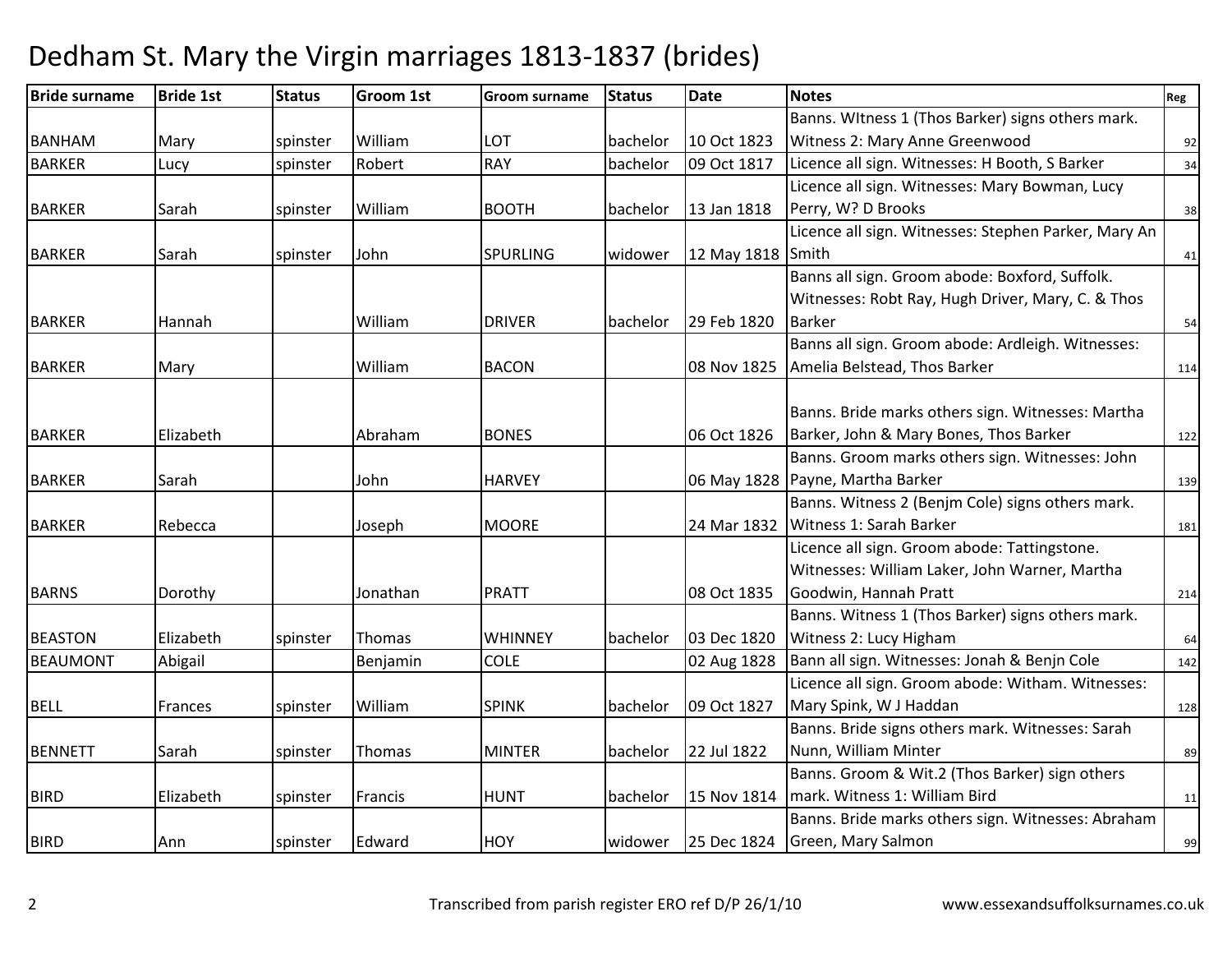| <b>Bride surname</b> | <b>Bride 1st</b> | <b>Status</b> | <b>Groom 1st</b> | <b>Groom surname</b> | <b>Status</b> | <b>Date</b> | <b>Notes</b>                                          | Reg          |
|----------------------|------------------|---------------|------------------|----------------------|---------------|-------------|-------------------------------------------------------|--------------|
|                      |                  |               |                  |                      |               |             |                                                       |              |
|                      |                  |               |                  |                      |               |             | Banns. Groom abode: Messing. Bride & groom mark       |              |
| <b>BIRD</b>          | Sarah            |               | John             | <b>BACON</b>         |               | 10 Jan 1826 | others sign. Witnesses: Hannah Double, Thos. Barker   | 117          |
|                      |                  |               |                  |                      |               |             | Banns. Witness 2 (Thos Sadler) signs others mark.     |              |
| <b>BIRD</b>          | Susan            |               | Samuel           | <b>EDWARDS</b>       |               | 11 Nov 1827 | Witness 1: Mary Anne Southgate                        | 130          |
|                      |                  |               |                  |                      |               |             | Banns. Witness 2 (Benjm Cole) signs others mark.      |              |
| <b>BIRD</b>          | Martha           |               | John             | <b>WHYAT</b>         |               | 09 Nov 1829 | Witness 1: Joseph Bird                                | 154          |
|                      |                  |               |                  |                      |               |             | Licence. Bride marks others sign. Witnesses: Wm       |              |
| <b>BIRD</b>          | Sarah            |               | Philip           | <b>CLARKE</b>        |               | 22 Oct 1835 | Webb, Elizabeth & C. Platten                          | 215          |
|                      |                  |               |                  |                      |               |             | Banns all sign. Witnesses: Charles Boone, John        |              |
| <b>BLOYS</b>         | Mary             | spinster      | William          | <b>CROWE</b>         | bachelor      | 29 Jan 1816 | Silvester, Hannah Bloys, Amy Filgate                  | 16           |
|                      |                  |               |                  |                      |               |             | Banns all sign. Witnesses: Japhath Pannifer, William  |              |
| <b>BLYTH</b>         | Mariann          | spinster      | William          | <b>SPURLING</b>      | bachelor      | 18 Jan 1822 | Gentry, Charlotte Blyth, Sarah Chisnall               | 76           |
|                      |                  |               |                  |                      |               |             | Banns. Witness 2 (Thos Barker) signs others mark.     |              |
| <b>BOOR</b>          | Jane             |               | Robert           | <b>DENNY</b>         |               | 03 Nov 1818 | Witness 1: John Denny                                 | 45           |
|                      |                  |               |                  |                      |               |             | Licence with consent of her mother Elizabeth          |              |
|                      |                  |               |                  |                      |               |             | Borthwick. All sign. Groom abode: Lexden.             |              |
|                      |                  |               |                  |                      |               |             | Witnesses: Elizabeth Borthwick, Jno. Lewis, Eliza Ann |              |
| <b>BORTHWICK</b>     | Margaret         | spinster      | George           | <b>ROUND</b>         | bachelor      | 05 Oct 1824 | Thomson                                               | 96           |
|                      |                  |               |                  |                      |               |             | Banns. Bride & Wit1. (Daniel Popps) Mark others       |              |
| <b>BOWEN</b>         | Elizabeth        | widow         | James            | <b>LEWIS</b>         | widower       | 06 Oct 1818 | sign. Witness 2: Thos Barker                          | 44           |
|                      |                  |               |                  |                      |               |             | Licence all sign with consent of her parents.         |              |
| <b>BOYFIELD</b>      | Anna Maria       | spinster      | Jacob            | <b>ELTON</b>         | widower       | 18 Feb 1813 | Witnesses: Wm. Boyfield, Henry Nantey                 | $\mathbf{1}$ |
|                      |                  |               |                  |                      |               |             | Banns. Bride marks others sign. Witnesses: Thos &     |              |
| <b>BROCKWELL</b>     | Tamar            |               | Samuel           | <b>DORMAN</b>        |               | 18 Jan 1826 | <b>Henry Barker</b>                                   | 118          |
|                      |                  |               |                  |                      |               |             | Banns. Bride marks others sign. Witnesses: ?          |              |
| <b>BRUCE</b>         | Anne             | spinster      | Daniel           | <b>DRURY</b>         | bachelor      | 25 Dec 1816 | <b>Cuthelbert, Thos Barker</b>                        | 23           |
|                      |                  |               |                  |                      |               |             | Licence all sign. Witnesses: Mahala Bruce, Henry      |              |
| <b>BRUCE</b>         | Eunice           |               | John Robert      | <b>AMBROSE</b>       |               | 09 Oct 1829 | Powell                                                | 152          |
|                      |                  |               |                  |                      |               |             | Banns. Witness 1 (Thos Barker) signs others mark.     |              |
| <b>CARD</b>          | Mary             |               | William          | <b>BRUCE</b>         |               | 15 Sep 1827 | Witness 2: John Bruce                                 | 127          |
|                      |                  |               |                  |                      |               |             | Banns. Bride marks others sign. Witnesses: John       |              |
| <b>CARPENTER</b>     | Harriet          | spinster      | John             | <b>PHILLIPS</b>      | bachelor      | 12 Jan 1818 | Wardley, Mary Phillips                                | 37           |
|                      |                  |               |                  |                      |               |             |                                                       |              |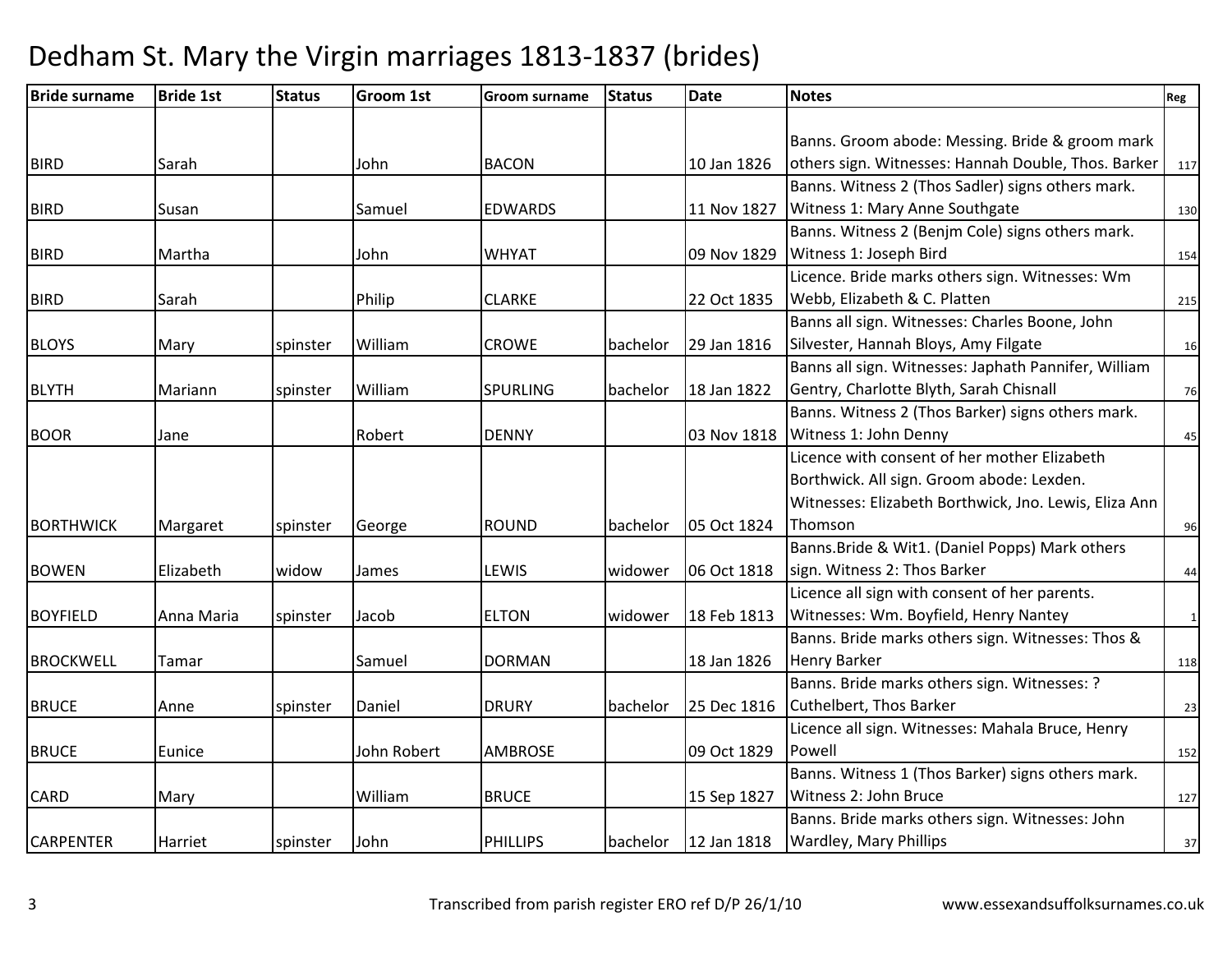| <b>Bride surname</b> | <b>Bride 1st</b> | <b>Status</b> | <b>Groom 1st</b>    | <b>Groom surname</b> | <b>Status</b> | <b>Date</b>           | <b>Notes</b>                                           | Reg |
|----------------------|------------------|---------------|---------------------|----------------------|---------------|-----------------------|--------------------------------------------------------|-----|
|                      |                  |               |                     |                      |               |                       | Banns all sign. Witnesses: Peter Norman, Susan         |     |
| <b>CARTER</b>        | Jane             |               | Frederick           | <b>WHITE</b>         |               | 06 May 1828 Stockdale |                                                        | 138 |
|                      |                  |               |                     |                      |               |                       |                                                        |     |
|                      |                  |               |                     |                      |               |                       | Banns all sign. Groom abode: St. Nicholas, Ipswich.    |     |
| <b>CHANDLER</b>      | Elizabeth        |               | <b>Robert Clamp</b> | <b>ENNEW</b>         |               | 14 Nov 1831           | Witnesses: Thomas Reed, Benjm Cole.                    | 177 |
|                      |                  |               |                     |                      |               |                       | Banns. Bride marks others sign. Witnesses: John &      |     |
| <b>CHAPMAN</b>       | Susan            |               | Thomas              | <b>BELSTEAD</b>      |               | 11 Oct 1825           | Anna Lee, Thomas Barker                                | 113 |
|                      |                  |               |                     |                      |               |                       | Banns. Witness 1 (Charles Chisnell) signs others       |     |
| <b>CHISEL</b>        | Susan            |               | Joseph              | <b>KEY</b>           |               | 16 Oct 1827           | mark. Witness 2: Susan Southgate                       | 129 |
|                      |                  |               |                     |                      |               |                       | Licence all sign. Groom abode: Gt Bentley.             |     |
| <b>CLARK</b>         | Mary             | spinster      | William             | <b>WEBB</b>          | widower       | 06 Jan 1825           | Witnesses: Elizabeth Platten, Corder Platten           | 100 |
|                      |                  |               |                     |                      |               |                       | Banns all sign. Witnesses: Robt Tweed, Wm Ham,         |     |
| <b>CLARK</b>         | Eliza            |               | John                | <b>HAM</b>           |               | 26 Aug 1828           | Mary Ham, Ann Finer?                                   | 143 |
|                      |                  |               |                     |                      |               |                       | Banns. Bride & Wit.2 (Lucy Clark) sign others mark.    |     |
| <b>CLARK</b>         | Sarah            |               | John                | <b>STEWARD</b>       |               |                       | 11 May 1832 Witness 1: Daniel Lewis                    | 184 |
|                      |                  |               |                     |                      |               |                       | Banns. Bride marks others sign. Witnesses: Harriott    |     |
| <b>CLARKE</b>        | Alice            | spinster      | Samuel              | <b>NEVARD</b>        | bachelor      | 13 Dec 1820           | Gardener, William Hitchcock                            | 66  |
|                      |                  |               |                     |                      |               |                       | Banns. Groom marks others sign. Witnesses: Edward      |     |
| <b>CLARKE</b>        | Phoebe           |               | William             | <b>DOUBLE</b>        |               | 22 Feb 1829           | Clarke, Benjn Cole                                     | 148 |
|                      |                  |               |                     |                      |               |                       | Licence all sign. Witnesses: John White, Mary Ann      |     |
| <b>CLAYDON</b>       | Hannah           | spinster      | William             | <b>BRIGHTWELL</b>    | widower       | 26 Apr 1830           | White                                                  | 158 |
|                      |                  |               |                     |                      |               |                       |                                                        |     |
| <b>COLE</b>          | Mary             | spinster      | William             | <b>APPLEBY</b>       | bachelor      | 08 Oct 1820           | Banns all mark. Witnesses: Benjamin & Hannah Cole      | 59  |
|                      | Catherine        |               |                     |                      |               |                       | Licence all sign. Witnesses: A Constable, T J Barstow, |     |
| <b>CONSTABLE</b>     | Elizabeth        |               | John Medows         | <b>THEOBALD</b>      |               | 21 Oct 1834           | F M Theobald, Priscilla Theobald                       | 205 |
|                      |                  |               |                     |                      |               |                       | Banns. Groom abode: Great Baddow. Witness 1            |     |
|                      |                  |               |                     |                      |               |                       | (John Eatoll) signs others mark. Witness 2: Elizabeth  |     |
| <b>COOPER</b>        | Phoebe           |               | William             | <b>ESDELL</b>        |               | 14 Mar 1828           | King                                                   | 135 |
|                      |                  |               |                     |                      |               |                       | Licence with consent of her mother & lawful            |     |
|                      |                  |               |                     |                      |               |                       | guardian Ann Coyte. All sign. Groom abode: Chelsea,    |     |
|                      |                  |               | William             |                      |               |                       | Middlesex. Witnesses: James Coyte, Louisa Firmin,      |     |
| <b>COYTE</b>         | Christian        | minor         | Edward              | <b>BISHOP</b>        | bachelor      | 14 Apr 1817           | W. Coyte                                               | 27  |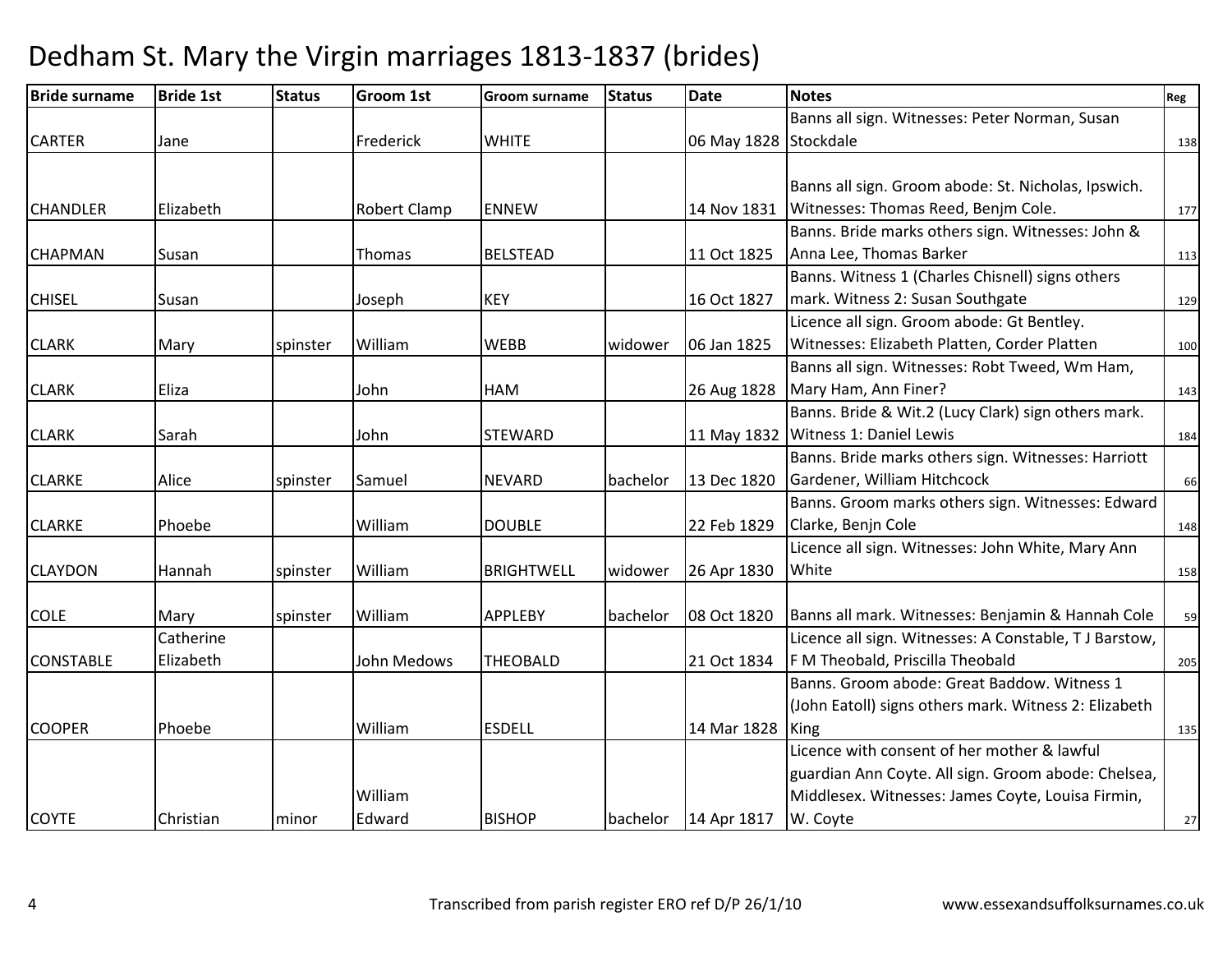| <b>Bride surname</b> | <b>Bride 1st</b>  | <b>Status</b> | <b>Groom 1st</b> | <b>Groom surname</b> | <b>Status</b> | <b>Date</b>          | <b>Notes</b>                                          | Reg |
|----------------------|-------------------|---------------|------------------|----------------------|---------------|----------------------|-------------------------------------------------------|-----|
|                      |                   |               |                  |                      |               |                      | Banns. Witness 1 (Thomas Cole) signs others mark.     |     |
| <b>CROSS</b>         | Mary Ann          |               | John             | <b>OSBORN</b>        |               | 02 Dec 1836          | Witness 2: Robert Osborn                              | 227 |
|                      |                   |               |                  |                      |               |                      |                                                       |     |
|                      |                   |               |                  |                      |               |                      | Licence. Groom abode: Nacton, Suffolk. Witness 2      |     |
| <b>CURTIS</b>        | Mary              | spinster      | Henry            | <b>COWEY</b>         | bachelor      | 13 Oct 1820          | (Thomas Daley) marks others sign. Wit 1: Elizth Gage  | 60  |
|                      |                   |               |                  |                      |               |                      | Banns. Groom marks oters sign. Witnesses: Judith      |     |
| <b>CUTHBERT</b>      | Catherine         |               | Henry            | <b>BIRD</b>          | bachelor      | 01 Nov 1820          | Hurrell, Susanna Brands                               | 62  |
|                      |                   |               |                  |                      |               |                      |                                                       |     |
|                      |                   |               |                  |                      |               |                      | Licence. Groom is a clk (clerk). All sign. Witnesses: |     |
|                      |                   |               |                  |                      |               |                      | Wm Daniel, J G Maxwell, Ann Daniel, Mary Daniel, L.   |     |
|                      |                   |               |                  |                      |               |                      | G. Daniel, Mary Ann Jennings, Elizabeth Edge Daniel,  |     |
|                      |                   |               |                  |                      |               |                      | Peter Fane Edge Daniel, Mary McFarland, C. & E.       |     |
| <b>DANIEL</b>        | <b>Mary Maria</b> | spinster      | Midgley John     | <b>JENNINGS</b>      | bachelor      | 03 Apr 1832          | Wormeley                                              | 182 |
|                      |                   |               |                  |                      |               |                      | Banns all sign. Witnesses: Thomas Daniel, Thomas      |     |
| <b>DANIEL</b>        | Elizabeth         |               | John             | <b>BASS</b>          |               | 27 Jun 1836          | Cole                                                  | 223 |
|                      |                   |               |                  |                      |               |                      |                                                       |     |
|                      |                   |               |                  |                      |               |                      | Banns. Groom abode: Ardleigh. Witness 2 (Hannah       |     |
| <b>DEATH</b>         | Ann               |               | James            | <b>WHYATT</b>        |               | 14 Mar 1828          | King) signs others mark. Witness 1: John King         | 134 |
|                      |                   |               |                  |                      |               |                      | Banns. Bride & groom mark others sign. Witnesses:     |     |
| <b>DEATH</b>         | Lucy              |               | William          | <b>DYNES</b>         |               | 22 Dec 1831          | William Littlebury, Ann Death                         | 179 |
|                      |                   |               |                  |                      |               |                      | Banns. Groom abode: Ardleigh. Groom marks others      |     |
|                      |                   |               |                  |                      |               |                      | sign. Witnesses: Hannah Double, William & Sarah       |     |
| <b>DOUBLE</b>        | Mary              |               | John             | <b>KING</b>          |               | 04 Jan 1826          | Page, Henry Smitt                                     | 116 |
|                      |                   |               |                  |                      |               |                      | Banns. Bride & Wit.1 (Thomas Garnham) mark            |     |
|                      |                   |               |                  |                      |               |                      | others sign. Witness 2 & 3: Martha White, Hannah      |     |
| <b>DRAPER</b>        | Ann               | spinster      | James            | <b>WHITE</b>         | bachelor      | 08 Jul 1814          | Wats                                                  | 8   |
|                      |                   |               |                  |                      |               |                      | Banns. Bride marks others sign. Witnesses: Marshall   |     |
| <b>DREW</b>          | Elizabeth         | spinster      | William          | PAGE                 | bachelor      | 07 Dec 1820          | Bruce, Thos Barker                                    | 65  |
|                      |                   |               |                  |                      |               |                      | Banns. Bride & Wit.2 (Thos Barker) sign others mark.  |     |
| <b>DUNNINGHAM</b>    | Jemmima           | spinster      | William          | <b>SADLER</b>        | bachelor      | 10 Mar 1818          | Witness 1: Robert Gardener                            | 39  |
|                      |                   |               |                  |                      |               |                      | Licence all sign. Witnesses: Mary Ann Foxall, Natl    |     |
| <b>DURRANT</b>       | Susanna           | spinster      | Samuel           | <b>GREEN</b>         |               | bachelor 20 Sep 1836 | Howard                                                | 225 |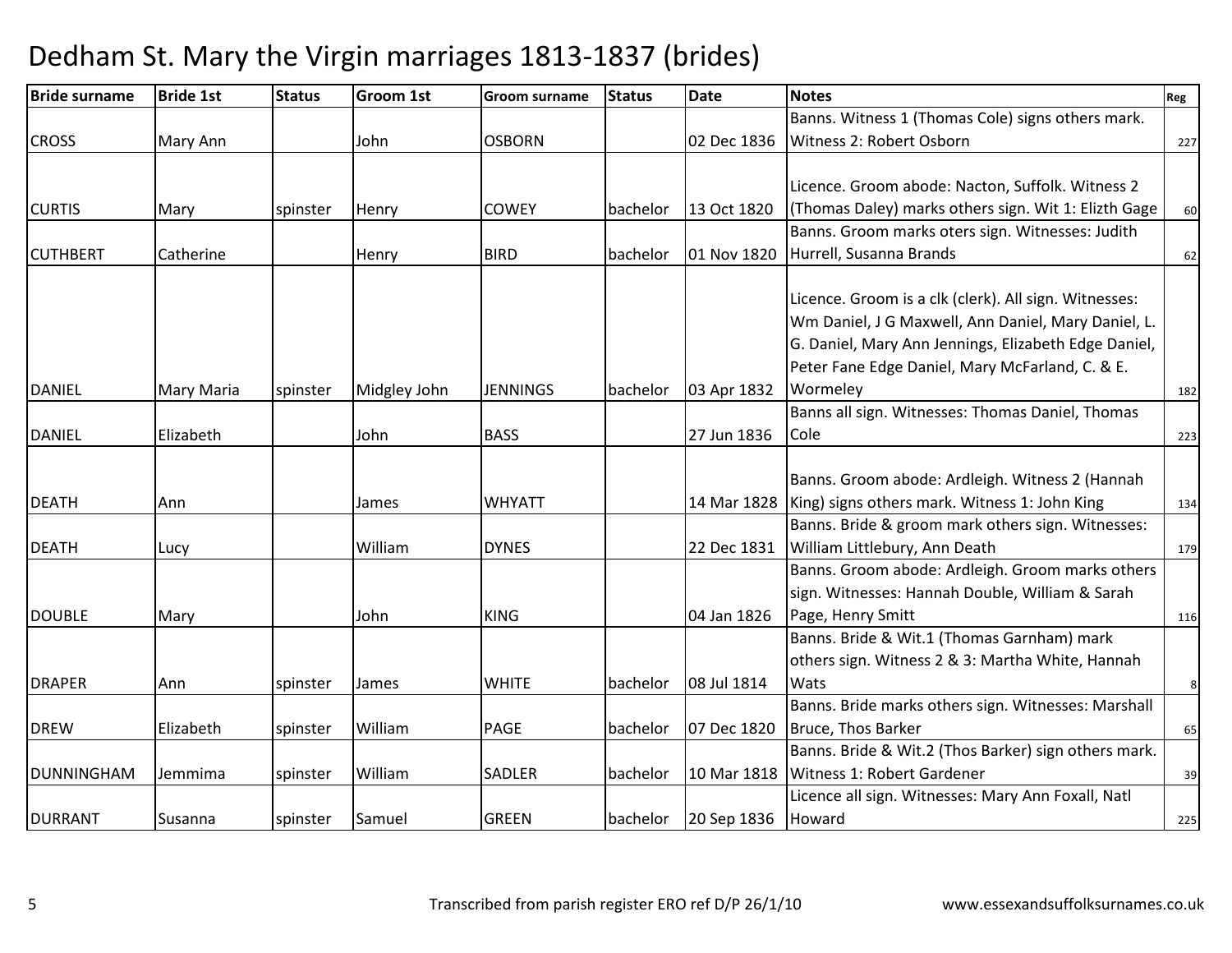| <b>Bride surname</b> | <b>Bride 1st</b> | <b>Status</b> | <b>Groom 1st</b> | <b>Groom surname</b> | <b>Status</b> | <b>Date</b> | <b>Notes</b>                                          | Reg                     |
|----------------------|------------------|---------------|------------------|----------------------|---------------|-------------|-------------------------------------------------------|-------------------------|
|                      |                  |               |                  |                      |               |             | Banns. Bride & groom mark others sign. Witnesses: J   |                         |
| <b>DYNES</b>         | Mary             |               | Daniel           | <b>BARKER</b>        |               | 19 Feb 1831 | Barber, Benjm Cole                                    | 170                     |
|                      |                  |               |                  |                      |               |             | Banns. Bride & witness 1 (Robt Holbrow) sign others   |                         |
| <b>EIGHTEEN</b>      | Martha           | spinster      | Samuel           | <b>GROOM</b>         | bachelor      | 17 Oct 1820 | mark. Witness 2: Thamar Holbrow                       | 61                      |
|                      |                  |               |                  |                      |               |             | Groom Esq of Basingstoke, Hants. Licence all sign.    |                         |
|                      |                  |               |                  |                      |               |             | Witnesses: Charles & Elizabeth Eyre and Edward        |                         |
| <b>EYRE</b>          | Mary             | spinster      | <b>Charles</b>   | <b>LYFORD</b>        | widower       | 10 Jun 1824 | Reeve                                                 | 94                      |
|                      |                  |               |                  |                      |               |             | Banns. Witness 2 (Thos Barker) signs others mark.     |                         |
| <b>FAIERS</b>        | Eliza            |               | William          | <b>MOORE</b>         |               |             | 13 May 1826   Witness 1: Sarah Faiers                 | 119                     |
|                      |                  |               |                  |                      |               |             |                                                       |                         |
|                      |                  |               |                  |                      |               |             | Banns all sign. Groom abode: Stratford St. Mary.      |                         |
| <b>FELGATE</b>       | Mary             |               | James            | <b>POTTER</b>        | single        | 08 Apr 1828 | Witnesses: William Felgate, William Felgate jnr.      | 136                     |
|                      |                  |               |                  |                      |               |             | Banns all sign. Groom abode: Langham. Witnesses:      |                         |
|                      |                  |               |                  |                      |               |             | Benjamin & Rachel Rule, Samuel Felgate, Sarah Elen    |                         |
| <b>FELGATE</b>       | Maria            |               | Jacob            | <b>RULE</b>          |               | 25 Nov 1834 | Candler                                               | 207                     |
|                      |                  |               |                  |                      |               |             | Licence all sign. Groom abode: Langham. Witnesses:    |                         |
|                      |                  |               | George           |                      |               |             | Geo Sadler, Harcourt & Georgiana Firmin, Harriet      |                         |
| <b>FIRMIN</b>        | Louisa           | spinster      | Stebbing         | <b>SADLER</b>        | bachelor      | 22 Nov 1822 | Sadler                                                | 73                      |
| <b>FOLKARD</b>       | Sarah            |               | Abel             | <b>DEATH</b>         |               | 12 Dec 1829 | Banns all sign. Witnesses: Mary Bull, Benjm Cole      | 155                     |
|                      |                  |               |                  |                      |               |             | Banns. Bride & groom mark others sign. Witnesses:     |                         |
| <b>FRANCIS</b>       | Hannah           |               | John             | <b>MOORE</b>         |               |             | 16 May 1828 Mary Francis, Benjn Cole                  | 141                     |
|                      |                  |               |                  |                      |               |             | Groom Esq. of St. Mary at the Walls, Colchester.      |                         |
|                      |                  |               |                  |                      |               |             | Licence all sign. Witnesses: Sarah Brett, Henry       |                         |
| FREELAND             | Frances          | spinster      | John             | <b>BRETT</b>         | bachelor      | 01 Nov 1814 | Freeland                                              | 10                      |
|                      |                  |               |                  |                      |               |             | Licence all sign. Witnesses: Thomas Barker, Elizabeth |                         |
| <b>FREEMAN</b>       | Hannah           | spinster      | William          | <b>SPURGEN</b>       | widower       | 19 Feb 1813 | Freeman                                               | $\overline{\mathbf{c}}$ |
|                      |                  |               |                  |                      |               |             | Licence all sign. Groom abode: Langham. Witnesses:    |                         |
| FREEMAN              | Mary             | spinster      | Nathaniel        | <b>KING</b>          | bachelor      | 25 Jun 1822 | Elizabeth & John Freman                               | 82                      |
|                      |                  |               |                  |                      |               |             |                                                       |                         |
|                      |                  |               |                  |                      |               |             | Licence all sign. Groom abode: Chelsworth, Suffolk.   |                         |
| <b>GAGE</b>          | Susan            | spinster      | Peter            | <b>GAGE</b>          | bachelor      | 19 Jan 1817 | Witnesses: John Vince, Tryphena Vince                 | 24                      |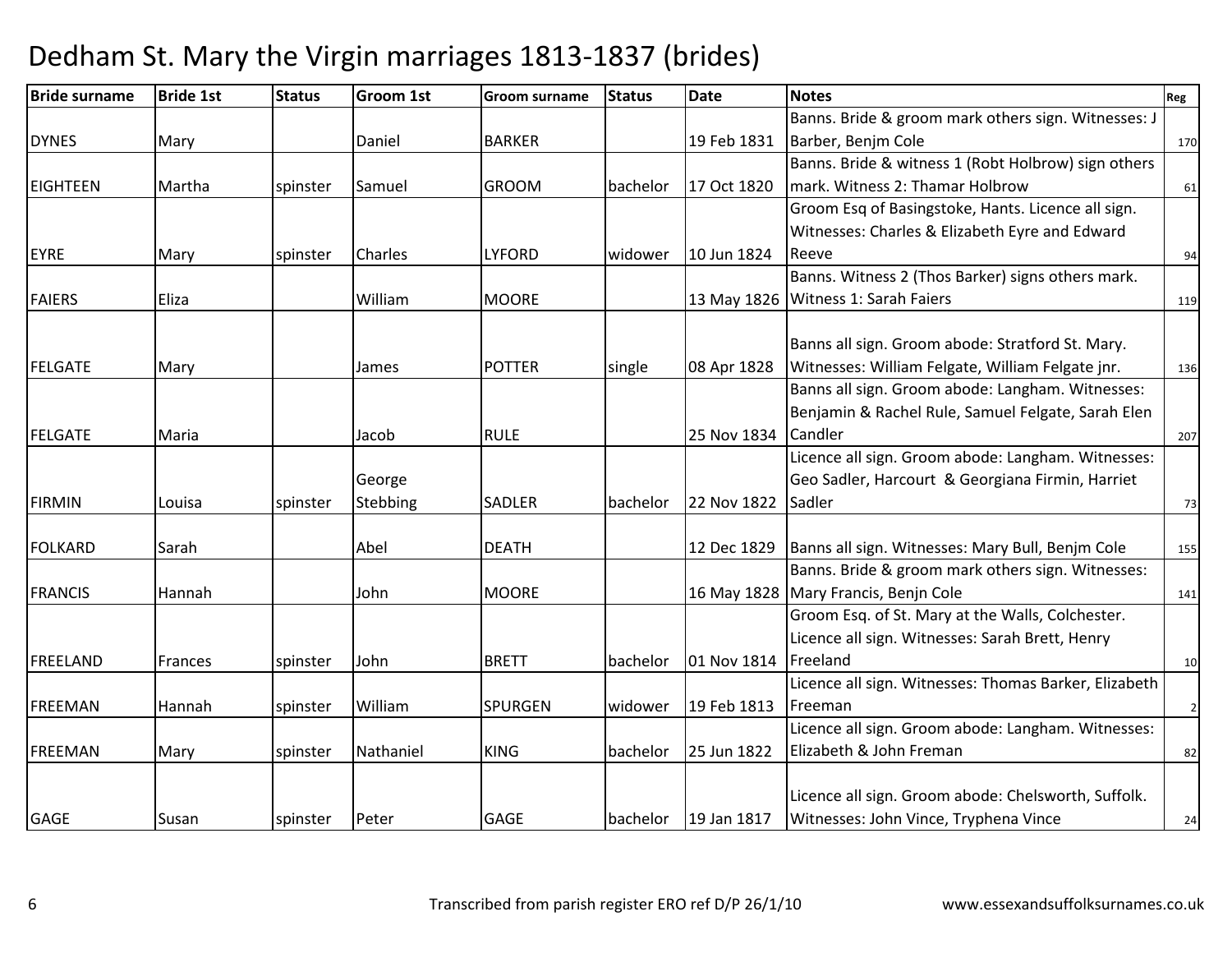| <b>Bride surname</b> | <b>Bride 1st</b> | <b>Status</b> | Groom 1st | <b>Groom surname</b> | <b>Status</b> | <b>Date</b> | <b>Notes</b>                                         | Reg |
|----------------------|------------------|---------------|-----------|----------------------|---------------|-------------|------------------------------------------------------|-----|
|                      |                  |               |           |                      |               |             | Banns. Groom abode: East Bergholt. Bride marks       |     |
|                      |                  |               |           |                      |               |             | others sign. Witnesses: Isabella Robinson, Samuel    |     |
| <b>GARDINER</b>      | Susanna          | spinster      | William   | <b>HART</b>          | bachelor      | 28 Mar 1820 | <b>Rice</b>                                          | 55  |
|                      |                  |               |           |                      |               |             |                                                      |     |
| <b>GARRARD</b>       | Anne             | spinster      | Thomas    | <b>DORMAN</b>        | bachelor      | 02 Nov 1817 | Banns all sign. Witnesses: Susan Giling, Thos Barker | 36  |
|                      |                  |               |           |                      |               |             | Banns. Bride & groom mark others sign. Witnesses:    |     |
| <b>GARRARD</b>       | Elizabeth        | spinster      | Thomas    | <b>GARWOOD</b>       | widower       | 02 Sep 1821 | James Emmery, Sarah Garrard                          | 71  |
|                      |                  |               |           |                      |               |             | Banns. Witness 1 (Thos Barker) signs others mark.    |     |
| <b>GARROD</b>        | <b>Hetty</b>     | spinster      | John      | <b>BUSH</b>          | bachelor      | 19 Sep 1820 | Witness 2: Elizabeth Lilley                          | 58  |
|                      |                  |               |           |                      |               |             | Banns; Witness1 (Thomas Garwood) marks others        |     |
| <b>GARWOOD</b>       | Mary             | spinster      | John      | <b>PICKESS</b>       | bachelor      | 13 May 1817 | sign. Witness 2: Thos Barker                         | 28  |
|                      |                  |               |           |                      |               |             | Banns all mark except witnesses John & Mary          |     |
|                      |                  |               |           |                      |               |             | Pickess. Other witnesses: Rose Bacon, Thomas         |     |
| <b>GARWOOD</b>       | Rebekah          | spinster      | James     | <b>EMMERY</b>        | bachelor      | 25 Jul 1820 | Garwood                                              | 57  |
|                      |                  |               |           |                      |               |             | Banns. Bride marks others sign. Witnesses: Samuel    |     |
| <b>GARWOOD</b>       | Mary             |               | William   | <b>HART</b>          |               | 10 Apr 1828 | Orris, Benjm Cole                                    | 137 |
|                      |                  |               |           |                      |               |             |                                                      |     |
|                      |                  |               |           |                      |               |             | Banns. Groom marks others sign. Witnesses: Sophia    |     |
| <b>GARWOOD</b>       | Ann Maria        |               | William   | <b>BIRD</b>          |               | 15 Mar 1833 | & John Garwood, Mary Ann Harrington?                 | 191 |
|                      |                  |               |           |                      |               |             |                                                      |     |
|                      |                  |               |           |                      |               |             | Banns. Groom abode: Ardleigh. Bride & groom mark     |     |
| <b>GARWOOD</b>       | Mary             |               | George    | <b>ALLEN</b>         |               | 01 Nov 1833 | others sign. Wits: Osyth Shout, Benjm Cole           | 198 |
|                      |                  |               |           |                      |               |             |                                                      |     |
| <b>GARWOOD</b>       | Diana            |               | William   | <b>RAISON</b>        |               | 25 Dec 1835 | Banns all mark. Witnesses: Sarah & William Garwood   | 217 |
|                      |                  |               |           |                      |               |             | Banns. Groom abode: Layham, Suffolk. Witness 2       |     |
|                      |                  |               |           |                      |               |             | (Thomas Cole) signs others mark. Wit 1: John         |     |
| <b>GARWOOD</b>       | Mary             |               | Edward    | <b>THORPE</b>        |               | 26 Dec 1835 | Denney                                               | 218 |
|                      |                  |               |           |                      |               |             | Banns. Witness 2 (Thomas Cole) signs others mark.    |     |
| <b>GARWOOD</b>       | Martha           |               | John      | <b>DENNEY</b>        |               | 24 May 1836 | Witness 1: Mary Thorpe                               | 222 |
|                      |                  |               |           |                      |               |             | Banns all sign. Groom abode: St. Anne's,             |     |
|                      |                  |               |           |                      |               |             | Westminster. Witnesses: Thomas & Catherine           |     |
| <b>GLADDEN</b>       | Mary             | spinster      | William A | <b>HUTTON</b>        | bachelor      | 28 Dec 1815 | Gladden, Charlotte Hutton                            | 14  |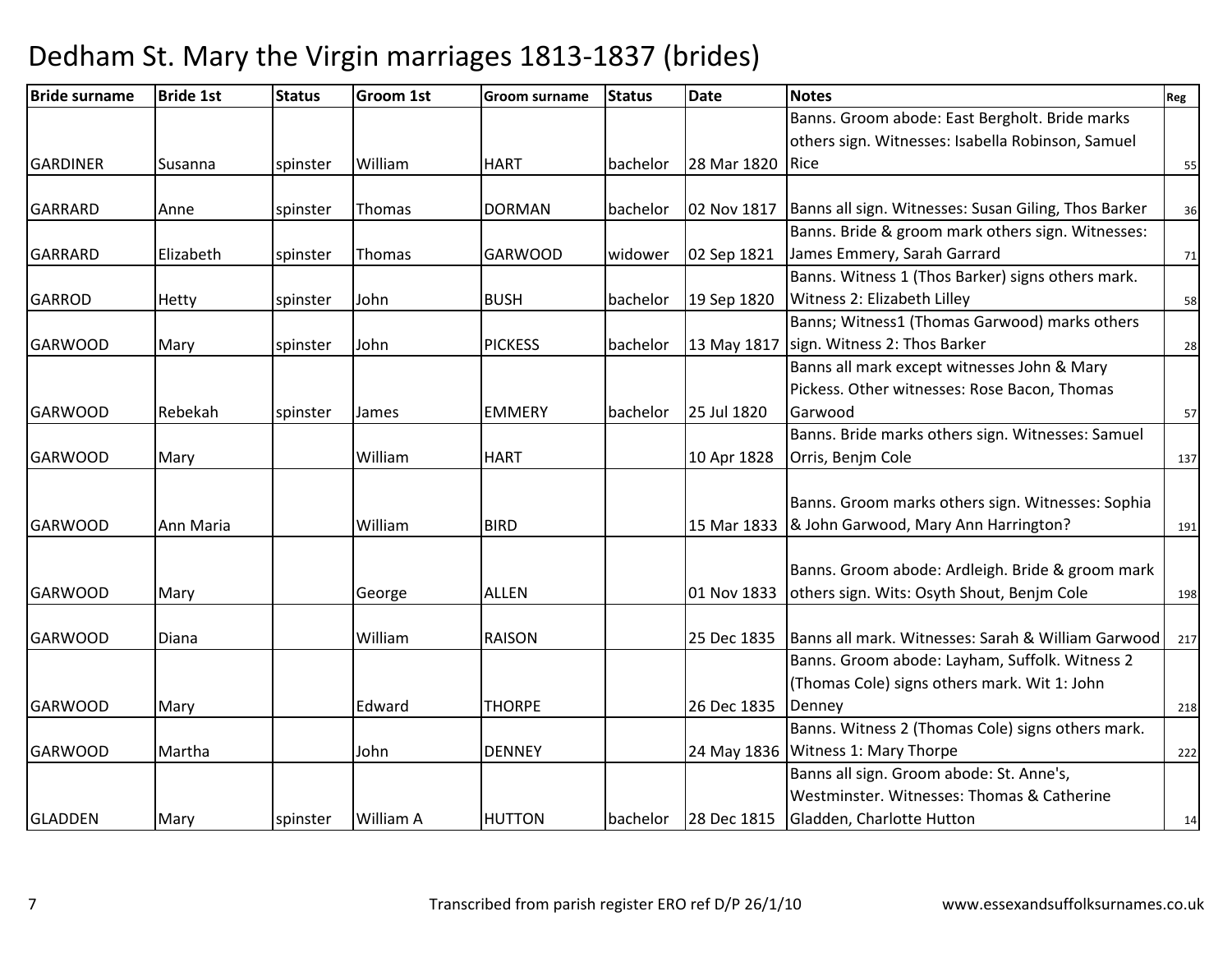| <b>Bride surname</b> | <b>Bride 1st</b> | <b>Status</b> | <b>Groom 1st</b> | <b>Groom surname</b> | <b>Status</b> | <b>Date</b> | <b>Notes</b>                                        | Reg |
|----------------------|------------------|---------------|------------------|----------------------|---------------|-------------|-----------------------------------------------------|-----|
|                      |                  |               |                  |                      |               |             | Banns. Groom abode: Higham. Witness 2 (Thos         |     |
| <b>GoDDEN</b>        | Elizabeth        | spinster      | Richard          | <b>WOODS</b>         | widower       | 04 Oct 1814 | Barker) signs others mark. Wit 1: Samuel Sharp      | 9   |
|                      |                  |               |                  |                      |               |             | Banns. Witness 1 (Benjn Cole) signs others mark.    |     |
| <b>GOOD</b>          | Sarah            |               | Robert           | <b>GARWOOD</b>       |               | 11 Oct 1828 | Witness 2: Mary Garwood                             | 144 |
|                      |                  |               |                  |                      |               |             | Banns. Bride & groom mark others sign. Witnesses:   |     |
| <b>GOODENS</b>       | Sarah            |               | William          | <b>GARWOOD</b>       |               | 15 Dec 1835 | Henry Cockerell, Thomas Cole                        | 216 |
| <b>GRAY</b>          | Sarah            | spinster      | <b>James</b>     | <b>MAY</b>           | bachelor      | 01 Oct 1819 | Banns all sign. Witnesses: Martha Clow, Abm Rush    | 49  |
|                      |                  |               |                  |                      |               |             | Banns all sign. Witnesses: Martha Scott Clow, James |     |
| <b>GRAY</b>          | Elizabeth        |               | Henry            | <b>FOXWELL</b>       | bachelor      | 01 Jun 1821 | May, Rachell Foxwell, Edwd Dawson                   | 69  |
|                      |                  |               |                  |                      |               |             | Licence all sign. Groom abode: St. Leonard's,       |     |
|                      |                  |               |                  |                      |               |             | Colchester. Witnesses: C Platten, John Baalham,     |     |
| <b>GUNN</b>          | Mary             |               | William          | <b>DAY</b>           |               | 12 Jul 1830 | Mary Smyth, E. Platten                              | 161 |
|                      |                  |               |                  |                      |               |             | Banns. Groom abode: Wivenhoe. Bride & groom         |     |
|                      |                  |               |                  |                      |               |             | mark others sign. Witnesses: Eliza Baker, James     |     |
| <b>GUNN</b>          | Eliza            |               | Isaac            | <b>BUSH</b>          |               | 12 Jan 1837 | Gunn                                                | 228 |
|                      |                  |               |                  |                      |               |             | Banns. Bride & Wit.2 (Sarah Osborn) mark others     |     |
| <b>HALE</b>          | Mary             |               | William          | <b>OSBORN</b>        |               | 09 May 1825 | sign. Witness 1: Henry Osborn                       | 105 |
|                      |                  |               |                  |                      |               |             | Banns all mark. Witnesses: William & Jemima Sadler, |     |
| <b>HAM</b>           | Elizabeth        | spinster      | John             | <b>BARBER</b>        | bachelor      | 29 Sep 1819 | Mary Ann Daniel, Thos Barker                        | 48  |
| HAM                  | Mary Ann         |               | George           | <b>DANIEL</b>        |               | 16 Mar 1831 | Banns all sign. Witnesses: Pheby Ham, John Hapher   | 172 |
|                      |                  |               |                  |                      |               |             | Banns. Bride marks others sign. Witnesses: John     |     |
| <b>HARDY</b>         | Mary Ann         |               | Joseph           | PILGRIM              |               | 21 Oct 1831 | Pilgrim, Benjm Cole                                 | 175 |
|                      |                  |               |                  |                      |               |             |                                                     |     |
|                      |                  |               |                  |                      |               |             | Banns all sign. Groom abode: All Saints, Maldon.    |     |
| <b>HITCHCOCK</b>     | Frances          |               | Joseph           | <b>NEVERD</b>        |               | 16 Jul 1833 | Witnesses: Rachel Dennis, George Stow               | 193 |
|                      |                  |               |                  |                      |               |             | Banns. Witness 2 (Isaac Garwood) marks others sign. |     |
| <b>HOLBROW</b>       | Mary Ann         |               | Robert           | <b>PRIOR</b>         |               | 15 Jan 1828 | Witness 1: Mary An Raison                           | 133 |
|                      |                  |               |                  |                      |               |             | Banns all sign. Witnesses: Josiah & Sarah Ungless,  |     |
| <b>HOWES</b>         | Susanna          |               | William          | <b>WHITE</b>         |               | 05 Apr 1825 | Peter & Harriet Norman                              | 104 |
|                      |                  |               |                  |                      |               |             | Banns. Bride marks others sign. Witnesses: Robert   |     |
| <b>HOWES</b>         | Amelia           |               | Frederick        | <b>CLARKE</b>        |               | 23 Oct 1833 | Pratt, Benjm Cole                                   | 197 |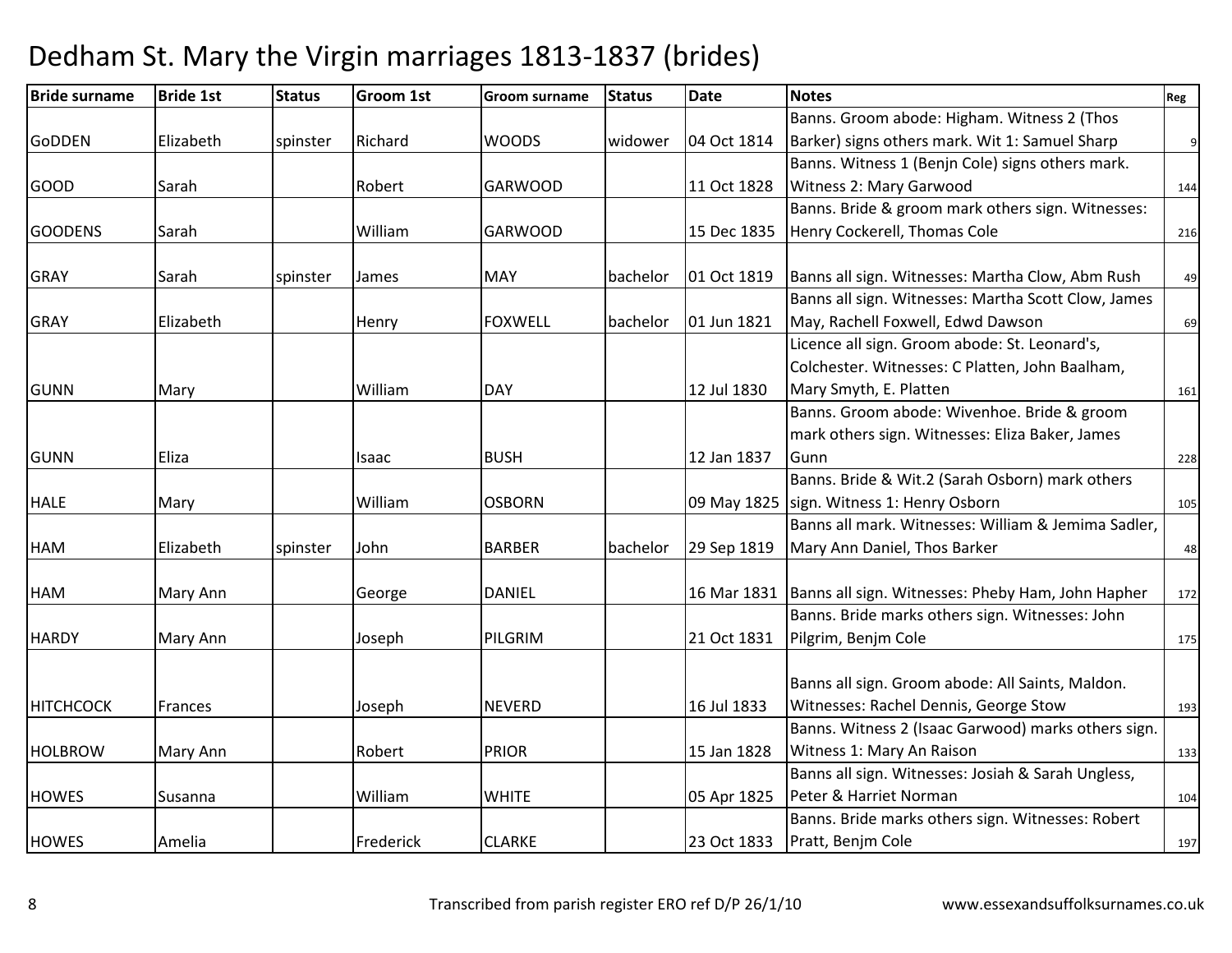| <b>Bride surname</b> | <b>Bride 1st</b> | <b>Status</b> | <b>Groom 1st</b>     | <b>Groom surname</b> | <b>Status</b> | <b>Date</b> | <b>Notes</b>                                                        | Reg                     |
|----------------------|------------------|---------------|----------------------|----------------------|---------------|-------------|---------------------------------------------------------------------|-------------------------|
|                      |                  |               |                      |                      |               |             | Banns. Groom abode: Stratford St. Mary. Groom                       |                         |
|                      |                  |               |                      |                      |               |             | marks others sign. Witnesses: Charlotte Judd,                       |                         |
| <b>HUMPHRIES</b>     | Grace            | spinster      | William              | <b>WAYNFORTH</b>     | widower       | 01 Feb 1822 | William Hagger                                                      | 77                      |
|                      |                  |               |                      |                      |               |             |                                                                     |                         |
| <b>HUNT</b>          | Susan            | spinster      | William              | <b>CLARKE</b>        | bachelor      |             | 25 May 1820   Banns. All sign. Witnesses: Burrell Hunt, Thos Barker | 56                      |
| <b>JACKSON</b>       | Ann              | spinster      | John                 | <b>DENNY</b>         | bachelor      |             | 13 Nov 1820   Banns all mark. Witnesses: Jane & Robert Denney       | 63                      |
|                      |                  |               |                      |                      |               |             | Banns. Groom abode: Langham. Bride signs others                     |                         |
| <b>JAMES</b>         | Mary             |               | Henry                | <b>BARREL</b>        |               | 18 Mar 1834 | mark. Witnesses: Hannah Barrel, William Cason                       | 201                     |
|                      |                  |               |                      |                      |               |             | Licence all sign. Groom abode: Manningtree.                         |                         |
| <b>JARROLD</b>       | Elizabeth        | widow         | William              | SHANSFIELD           | bachelor      | 27 Aug 1816 | Witnesses: Sarah & Robert Blomfield                                 | 21                      |
|                      |                  |               |                      |                      |               |             | Banns. Groom abode: Stratford St. Mary. Bride & Wit                 |                         |
|                      |                  |               |                      |                      |               |             | 1 (Grace Waynforth) sign others mark. Wit 2: William                |                         |
| <b>JUDD</b>          | Charlotte        | spinster      | John                 | <b>SECKER</b>        | widower       | 06 Feb 1825 | Waynforth                                                           | 102                     |
|                      |                  |               |                      |                      |               |             | Licence all sign. Groom abode: Weston, Suffolk.                     |                         |
| <b>KEABLE</b>        | Charlotte        | spinster      | <b>Thomas</b>        | SARGEANT             | bachelor      | 07 May 1828 | Witnesses: Robert & Martha Keable.                                  | 140                     |
|                      |                  |               |                      |                      |               |             | Banns. Bride marks others sign. Witnesses: John                     |                         |
| <b>KEDGE</b>         | Rebecca          | spinster      | John                 | <b>SEDEN</b>         | bachelor      | 04 Oct 1813 | <b>Watts, Thos Barker</b>                                           | $\overline{\mathbf{r}}$ |
|                      |                  |               |                      |                      |               |             | Banns. Groom marks others sign. Witnesses: James                    |                         |
| LAMB                 | Sarah            | spinster      | Daniel               | <b>FRANCIS</b>       | bachelor      | 07 Feb 1822 | Thomas Hurlock, John Walford                                        | 78                      |
|                      |                  |               |                      |                      |               |             | Banns. Bride & groom mark others sign. Witnesses:                   |                         |
| <b>LAMBERT</b>       | Lucy             |               | William              | <b>LEACH</b>         |               | 12 Apr 1836 | Edward Lambert, Thomas Cole                                         | 221                     |
|                      |                  |               |                      |                      |               |             | Banns all sign. Witnesses: Susannah Smith, Henry                    |                         |
| LEACH                | Sarah            |               | Samuel               | <b>NEVARD</b>        |               | 04 Nov 1834 | <b>Bush</b>                                                         | 206                     |
|                      |                  |               |                      |                      |               |             | Banns. Witness 2 (Thomas Cole) signs others mark.                   |                         |
| <b>LEE</b>           | Sarah            |               | <b>Samuel Surrey</b> | <b>RAISON</b>        |               | 19 Dec 1834 | Wit 1: Abraham Rudge                                                | 208                     |
|                      |                  |               |                      |                      |               |             | Banns. Bride marks others sign. Witnesses: Robert                   |                         |
| <b>LEIGHT</b>        | Charlotte        |               | John                 | LAND                 |               | 02 Dec 1828 | Prior, Mary Ann Raison                                              | 145                     |
|                      |                  |               |                      |                      |               |             | Banns. Bride & Wit.2 mark others sign. Witnesses:                   |                         |
| LEWIS                | Lucy             |               | Samuel               | <b>DODD</b>          |               | 21 Dec 1822 | Thomas Turner, Mary Coppin                                          | 83                      |
|                      |                  |               |                      |                      |               |             | Banns. Bride & groom mark others sign. Witnesses:                   |                         |
| LILLY                | Elizabeth        | spinster      | Samuel               | <b>JONES</b>         | bachelor      | 22 Jan 1817 | Daniel Drury, Thos Barker                                           | 25                      |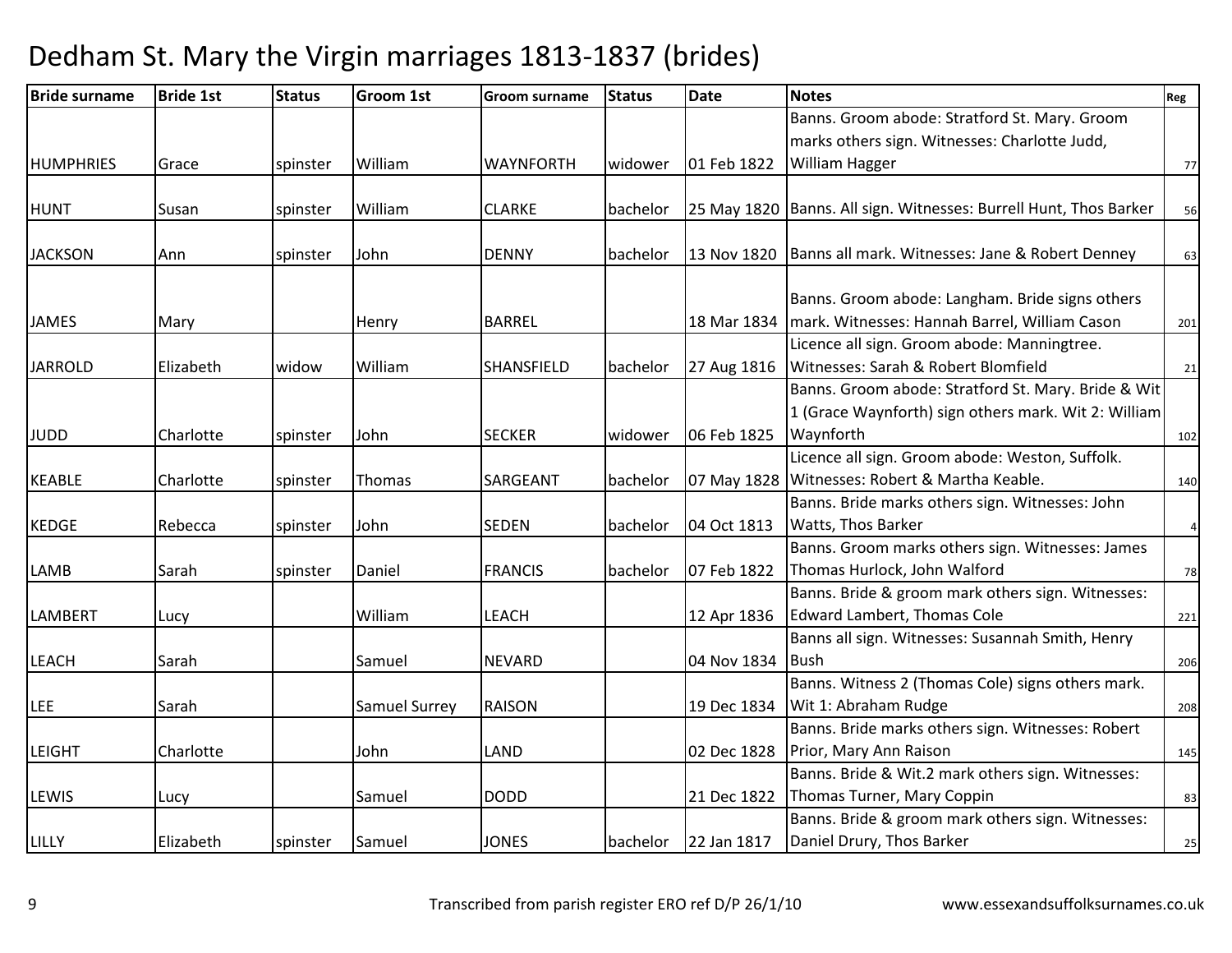| <b>Bride surname</b> | <b>Bride 1st</b> | <b>Status</b> | <b>Groom 1st</b> | <b>Groom surname</b> | <b>Status</b> | <b>Date</b> | <b>Notes</b>                                        | Reg |
|----------------------|------------------|---------------|------------------|----------------------|---------------|-------------|-----------------------------------------------------|-----|
|                      |                  |               |                  |                      |               |             | Banns. Witness 2 (John Wordley) signs others mark.  |     |
| LINZELL              | Hannah           | spinster      | William          | <b>BRUCE</b>         | bachelor      | 15 Dec 1819 | Witness 1: Hannah Wordley                           | 52  |
|                      |                  |               |                  |                      |               |             | Banns all sign. Witnesses: Benjamin Stow, Susan     |     |
| <b>LIVERMORE</b>     | Sarah            |               | John             | SAUNDERS             |               | 01 May 1829 | Gilling                                             | 149 |
|                      |                  |               |                  |                      |               |             | Licence all sign. Witnesses: Anna & Thomas          |     |
| <b>LOYD</b>          | Sophia           |               | Nathaniel        | <b>SAUNDERS</b>      |               | 29 Feb 1832 | Saunders, Thomas Turner                             | 180 |
|                      |                  |               |                  |                      |               |             |                                                     |     |
|                      |                  |               | Frederick        |                      |               |             | Licence all sign. Witnesses: Henry Luckey, Charles  |     |
| <b>LUCKEY</b>        | Eliza            |               | William          | SPURGEON             |               | 28 Jul 1836 | Spurgeon, Wm Shensfield?, Bramwhite Spurgin         | 224 |
|                      |                  |               |                  |                      |               |             | Banns all sign. Witnesses: Daniel Mann, James       |     |
| <b>MANN</b>          | Charlotte        | spinster      | <b>Thomas</b>    | <b>MILLS</b>         | bachelor      | 26 Mar 1822 | Watson, Ann Hollis                                  | 79  |
|                      |                  |               |                  |                      |               |             | Banns. Bride & Wit.2 (Susan Hull) mark others sign. |     |
| <b>MANN</b>          | Mary             |               | James            | <b>OSBORN</b>        |               | 25 Dec 1825 | Witness 1: William Hull                             | 115 |
|                      |                  |               |                  |                      |               |             | Banns all sign. Witnesses: Mary Ann Smyth, William  |     |
| <b>MARTIN</b>        | Sarah            | spinster      | Thomas           | <b>RAYNER</b>        | bachelor      | 03 Dec 1819 | Martin, Elener Martin                               | 51  |
|                      |                  |               |                  |                      |               |             |                                                     |     |
|                      |                  |               |                  |                      |               |             | Banns. Groom abode: St. Botolph's, Bishopgate,      |     |
|                      |                  |               |                  |                      |               |             | Middlesex. Witness 1 (William Martin) marks others  |     |
| <b>MARTIN</b>        | Eleanor          |               | William          | <b>BAKER</b>         |               | 26 Dec 1822 | sign. Witness 2 & 3: Am? Martin, Elizabeth Barham   | 84  |
|                      |                  |               |                  |                      |               |             | Banns. Witness 2 (Thos Barker) signs others mark.   |     |
| <b>MARVEN</b>        | Elizabeth        |               | Robert           | <b>MASON</b>         |               | 20 Mar 1827 | Witness 1: John Mason                               | 124 |
|                      |                  |               |                  |                      |               |             | Banns all sign. Witnesses: Abraham Maskell, Mary    |     |
| <b>MASKELL</b>       | Rebecca          |               | Joseph           | <b>TURNER</b>        |               | 01 Jun 1830 | Maskell                                             | 159 |
|                      |                  |               |                  |                      |               |             | Licence all sign. Witnesses: Harriet & James Mason, |     |
| <b>MASON</b>         | Mary             | spinster      | George           | <b>BLOMFIELD</b>     | bachelor      | 28 Dec 1813 | John Blomfield                                      | 5   |
|                      |                  |               |                  |                      |               |             | Banns. Groom abode: Wivenhoe. Witness 1 (Thos       |     |
|                      |                  |               |                  |                      |               |             | Barker) signs others mark. Witness 2: Jonathan      |     |
| <b>MAY</b>           | Mary             |               | William          | LEWIS                |               | 02 Oct 1825 | Shullock                                            | 111 |
|                      |                  |               |                  |                      |               |             | Banns. Bride marks others sign. Witnesses: Wm       |     |
| <b>MILLS</b>         | Mary             | spinster      | Abraham          | <b>GARWOOD</b>       | bachelor      | 02 Jun 1817 | Spurling, Lydia Mills                               | 30  |
|                      |                  |               |                  |                      |               |             | Licence all sign. Bride abode: Stratford St. Mary.  |     |
|                      | Caroline         |               |                  |                      |               |             | Witnesses: Edward Boodless, Robt & Sophia Firmin,   |     |
| MITCHELL             | Prest            |               | Harcourt         | <b>FIRMIN</b>        | lwidower      | 19 Dec 1827 | S. Vernon.                                          | 131 |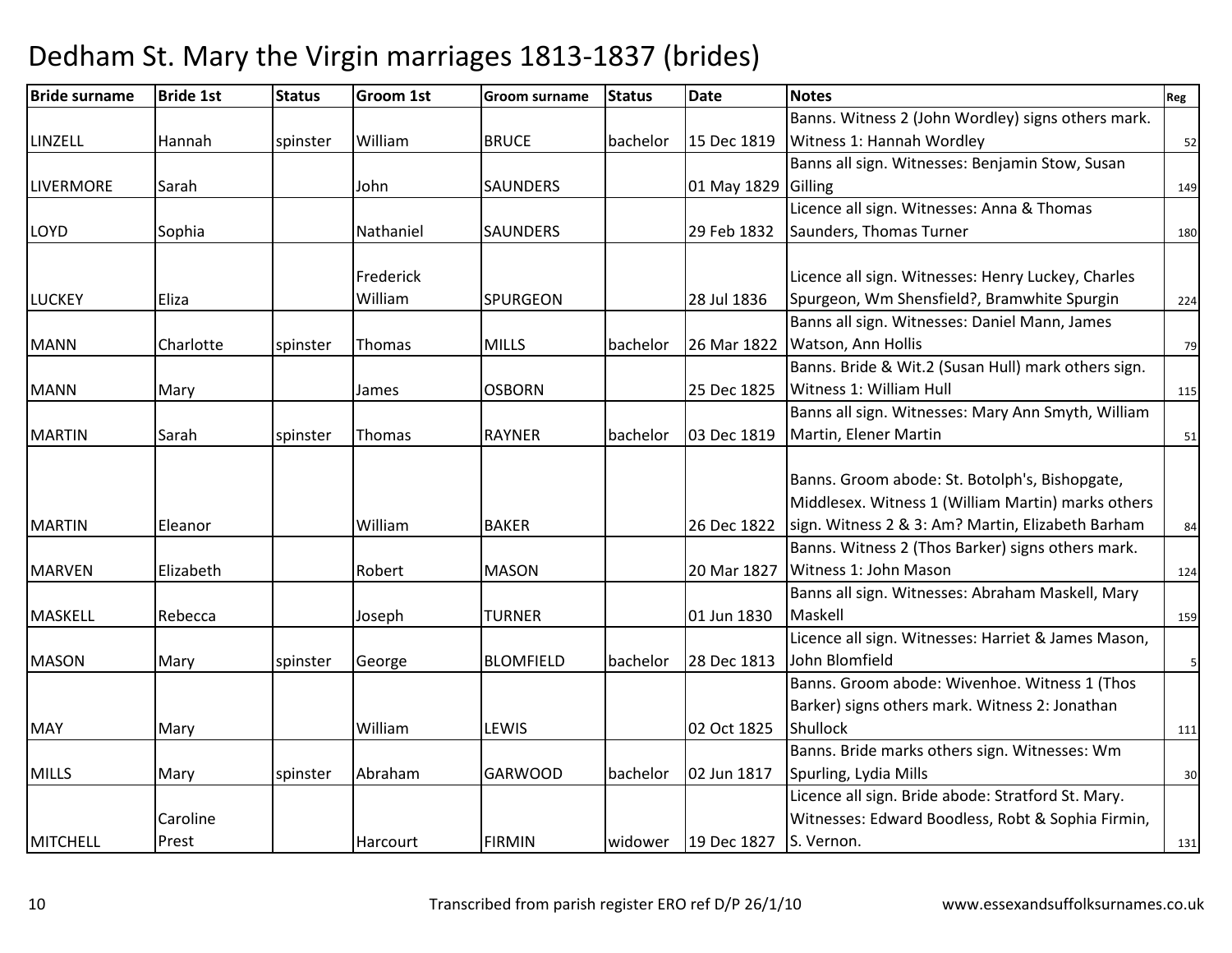| <b>Bride surname</b> | <b>Bride 1st</b>   | <b>Status</b> | <b>Groom 1st</b> | <b>Groom surname</b> | <b>Status</b> | <b>Date</b> | <b>Notes</b>                                              | Reg                     |
|----------------------|--------------------|---------------|------------------|----------------------|---------------|-------------|-----------------------------------------------------------|-------------------------|
|                      |                    |               |                  |                      |               |             |                                                           |                         |
|                      |                    |               |                  |                      |               |             | Banns. Groom abode: Ardleigh. Witness 1 (Thos.            |                         |
| <b>MOORE</b>         | Mary               |               | William          | <b>CHILVER</b>       |               | 22 Jul 1827 | Barker.) signs others mark. Witness 2: Samuel Chilver 126 |                         |
|                      |                    |               |                  |                      |               |             | Banns. Groom signs others mark. Witnesses: Thos           |                         |
| <b>MORE</b>          | Elizabeth          |               | James            | <b>USHER</b>         |               | 27 Sep 1825 | More, Mary More                                           | 109                     |
|                      |                    |               |                  |                      |               |             | Groom Esquire. Licence with consent of her father         |                         |
|                      |                    |               |                  |                      |               |             | Robert Mumford esq. All sign. Witnesses: Robt &           |                         |
| MUMFORD              | <b>Maria Hicks</b> |               | William Bird     | <b>FROST</b>         |               | 01 Aug 1826 | Maria Mumford                                             | 121                     |
|                      |                    |               |                  |                      |               |             | Licence all sign. Witnesses: Sarah Nevard, Benjm          |                         |
| INEVARD              | Mary Ann           |               | John             | <b>GORDEN</b>        |               | 20 Dec 1831 | Cole                                                      | 178                     |
|                      |                    |               |                  |                      |               |             | Banns all sign. Witnesses: Samuel Saunders Osborne,       |                         |
| <b>NICHOLSON</b>     | Charlotte          |               | Daniel           | <b>POPPS</b>         |               | 08 Nov 1829 | Jemima Clark                                              | 153                     |
|                      |                    |               |                  |                      |               |             | Banns. Bride & witness 2 (Thomas Minter) mark             |                         |
| <b>NUNN</b>          | Sarah              | widow         | Nathaniel        | <b>WHISLAY</b>       | widower       | 02 Oct 1823 | others sign. Witness 1: Sarah Minter                      | 91                      |
|                      |                    |               |                  |                      |               |             | Banns. Witness 2 (Sarah Payne) signs others mark.         |                         |
| <b>OSBORN</b>        | Ann                |               | Jeremiah         | <b>DOWNS</b>         |               | 25 Oct 1824 | Witness 1: James Cuthbert                                 | 98                      |
|                      |                    |               |                  |                      |               |             | Banns all sign. Witnesses: Henry Osborn, Frances          |                         |
| <b>OSBORN</b>        | Mary               |               | Thomas           | <b>RIGLAR</b>        |               | 04 Oct 1825 | Hitchcock, Ann Riglar, William Osborn                     | 112                     |
|                      |                    |               |                  |                      |               |             |                                                           |                         |
|                      |                    |               |                  |                      |               |             | Banns all mark except witnesses John King, Thos           |                         |
| <b>OSBORN</b>        | Sarah              |               | John             | <b>BIRD</b>          |               | 24 Oct 1826 | Barker. Other witnesses: Joseph Bird, Mary Osborn         | 123                     |
|                      |                    |               |                  |                      |               |             | Banns. Groom abode: St. Peter, Sudbury. Bride &           |                         |
|                      |                    |               |                  |                      |               |             | Wit.1 (Thomas Osborne) mark others sign. Wit 2:           |                         |
| <b>OSBORNE</b>       | Mary               | spinster      | Joseph           | <b>WHALE</b>         | widower       | 29 Mar 1813 | Sarah Bloom                                               | $\overline{\mathbf{3}}$ |
|                      |                    |               |                  |                      |               |             | Banns. Bride marks others sign. Witnesses: Edward         |                         |
| <b>OSBORNE</b>       | Mary Ann           | spinster      | Richard          | <b>DANIEL</b>        | widower       | 06 Jun 1814 | Daniel jnr, William Orsborne                              | $\overline{7}$          |
|                      |                    |               |                  |                      |               |             | Banns. Bride & Wit.1 (Richd Page) sign others mark.       |                         |
| <b>PAGE</b>          | Hannah             | spinster      | Benjamin         | <b>USHER</b>         | bachelor      | 03 May 1816 | Witness 2: Mary Usher                                     | 19                      |
|                      |                    |               |                  |                      |               |             | Banns. Groom abode: Langham. Groom marks                  |                         |
|                      |                    |               |                  |                      |               |             | others sign. Witnesses: Mary Ann Southgate,               |                         |
| <b>PAGE</b>          | Sarah              |               | David            | <b>SOUTHGATE</b>     |               | 26 Nov 1830 | Thomas & Anne Sharp                                       | 168                     |
|                      |                    |               |                  |                      |               |             | Banns. Witness 2 (John Warner) marks others sign.         |                         |
| <b>PALFREY</b>       | Sophia             | spinster      | Richard          | <b>GARWOOD</b>       | single        | 21 Feb 1814 | Witness 1: Elizabeth Warner                               | 6                       |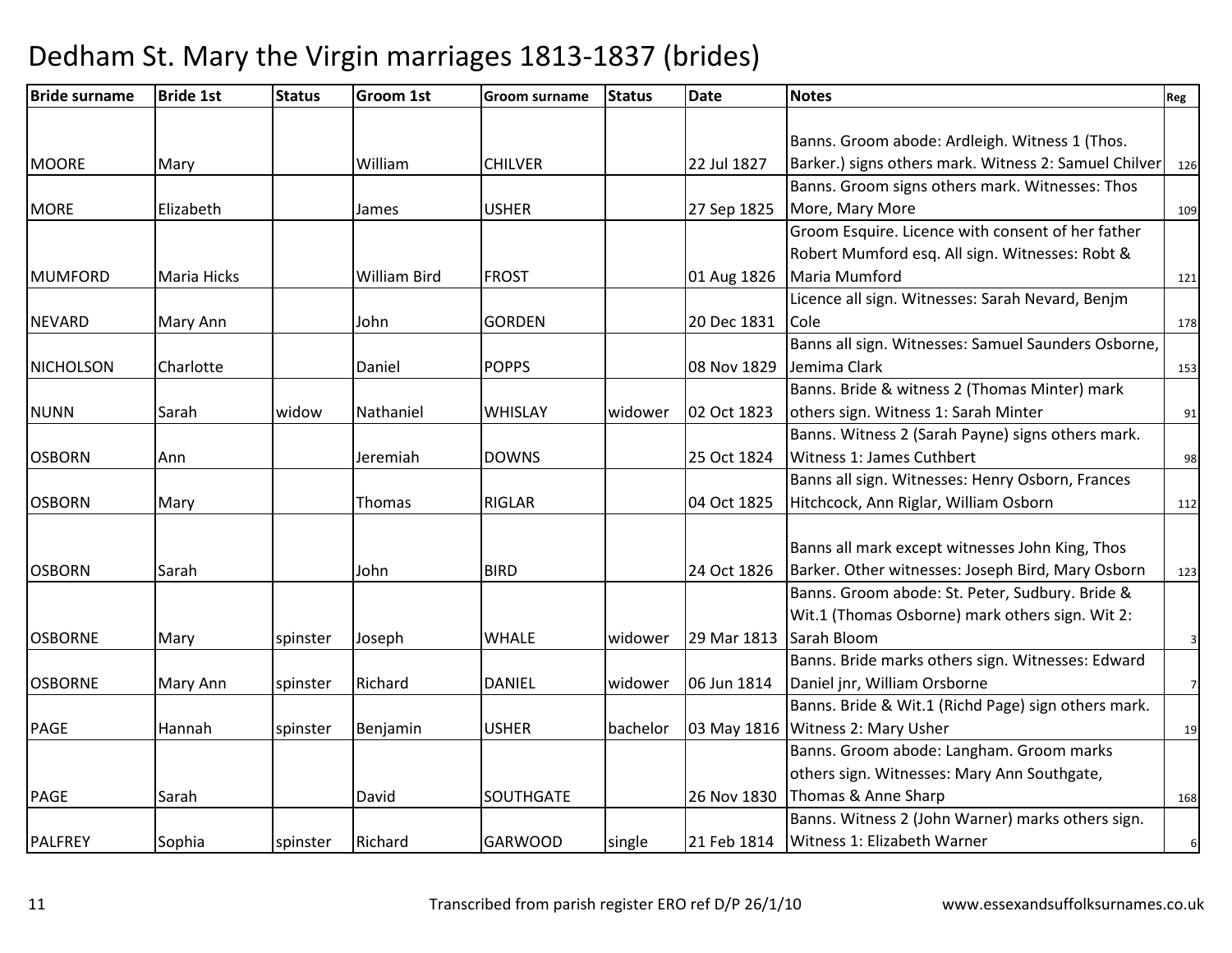| <b>Bride surname</b> | <b>Bride 1st</b> | <b>Status</b> | Groom 1st            | <b>Groom surname</b> | <b>Status</b> | <b>Date</b> | <b>Notes</b>                                         | Reg |
|----------------------|------------------|---------------|----------------------|----------------------|---------------|-------------|------------------------------------------------------|-----|
|                      |                  |               |                      |                      |               |             | Banns. Witness 1 (Maria Folkard) marks others sign.  |     |
| <b>PARKER</b>        | Elizabeth        | spinster      | William              | <b>APPLEBY</b>       | bachelor      | 15 Oct 1819 | Witness 2 & 3: Joseph Blyth, Thos Barker             | 50  |
|                      |                  |               |                      |                      |               |             |                                                      |     |
|                      |                  |               |                      |                      |               |             | Banns. Bride & groom mark others sign. Bride abode:  |     |
| <b>PEGGS</b>         | Susan            |               | <b>Thomas</b>        | <b>APPLEBY</b>       |               | 22 Jan 1830 | Great Bentley. Witnesses: Lydia Reece, Benjm. Cole   | 156 |
|                      |                  |               |                      |                      |               |             | Banns all sign. Witnesses: H & Harriot Pickess, Thos |     |
| <b>PICKESS</b>       | Eunice           |               | Thomas               | <b>TAYLOR</b>        | bachelor      | 24 Sep 1818 | <b>Barker</b>                                        | 43  |
|                      |                  |               |                      |                      |               |             | Banns all sign. Witnesses: William Daniel, Thos      |     |
| PILKINGTON           | Sarah            | spinster      | John                 | <b>MANN</b>          | bachelor      | 27 Aug 1815 | <b>Barker</b>                                        | 13  |
|                      |                  |               |                      |                      |               |             |                                                      |     |
|                      |                  |               |                      |                      |               |             | Banns all sign. Groom abode: St. George, Hanover     |     |
|                      |                  |               |                      |                      |               |             | Square. Witnesses: John Powell, Horatio Nelson       |     |
| <b>POWELL</b>        | Mary             | single        | <b>Henry William</b> | <b>HARDY</b>         | single        | 13 Feb 1823 | Bolton, Mary Stow, Maria Powell                      | 85  |
|                      |                  |               |                      |                      |               |             |                                                      |     |
|                      |                  |               |                      |                      |               |             | Banns. Bride & groom mark others sign. Witnesses:    |     |
| <b>POWELL</b>        | Sarah            |               | Edward               | <b>CLARKE</b>        |               | 19 Oct 1833 | Lucy Clarke, Benjm Cole, Mrt Steward?                | 196 |
|                      |                  |               |                      |                      |               |             |                                                      |     |
|                      |                  |               | George               |                      |               |             | Licence all sign. Groom abode: Nayland, Suffolk.     |     |
| <b>POWELL</b>        | Maria Browne     |               | William              | <b>CLEGHORN</b>      |               | 17 Sep 1834 | Witnesses: Elizabeth & Joseph Catchpole              | 204 |
|                      |                  |               |                      |                      |               |             | Banns all sign except witness Sarah Bird. Other      |     |
|                      |                  |               |                      |                      |               |             | witnesses: Robt Gomall, William Abbott, Mary         |     |
| <b>PRATT</b>         | Phebe            | spinster      | John                 | <b>SILVESTER</b>     | bachelor      | 06 Mar 1821 | Saunders                                             | 67  |
|                      |                  |               |                      |                      |               |             | Banns. Witness 2 (Sarah Cole) marks others sign.     |     |
| <b>PRATT</b>         | Sarah            | widow         | James                | <b>HOLBROW</b>       | widower       | 14 May 1829 | Witness 1: Benjamin Cole                             | 150 |
|                      |                  |               |                      |                      |               |             | All sign except bride. Witnesses: William Daniel,    |     |
| <b>PRESNEY</b>       | Elizabeth        | spinster      | Samuel               | <b>SAUNDERS</b>      | bachelor      | 29 Oct 1816 | George Hill                                          | 22  |
|                      |                  |               |                      |                      |               |             | Banns. Bride marks others sign. Witnesses: Nathaniel |     |
| <b>PRIOR</b>         | Mary             |               | Joseph               | <b>PRATT</b>         |               | 19 Jul 1817 | Smyth, Thos Barker                                   | 31  |
|                      |                  |               |                      |                      |               |             |                                                      |     |
| <b>RAMSEY</b>        | Editha           | spinster      | Thomas               | <b>CRAGE</b>         | bachelor      | 28 Jul 1817 | Banns all sign. Witnesses: Ann Phillips, Thos Barker | 32  |
|                      |                  |               |                      |                      |               |             | Banns. Witness 2 (Thomas Cole) signs others mark.    |     |
| <b>RANDAL</b>        | Mary             |               | William              | <b>DENNEY</b>        |               | 13 Sep 1836 | <b>Witness 1: Mary Denney</b>                        | 226 |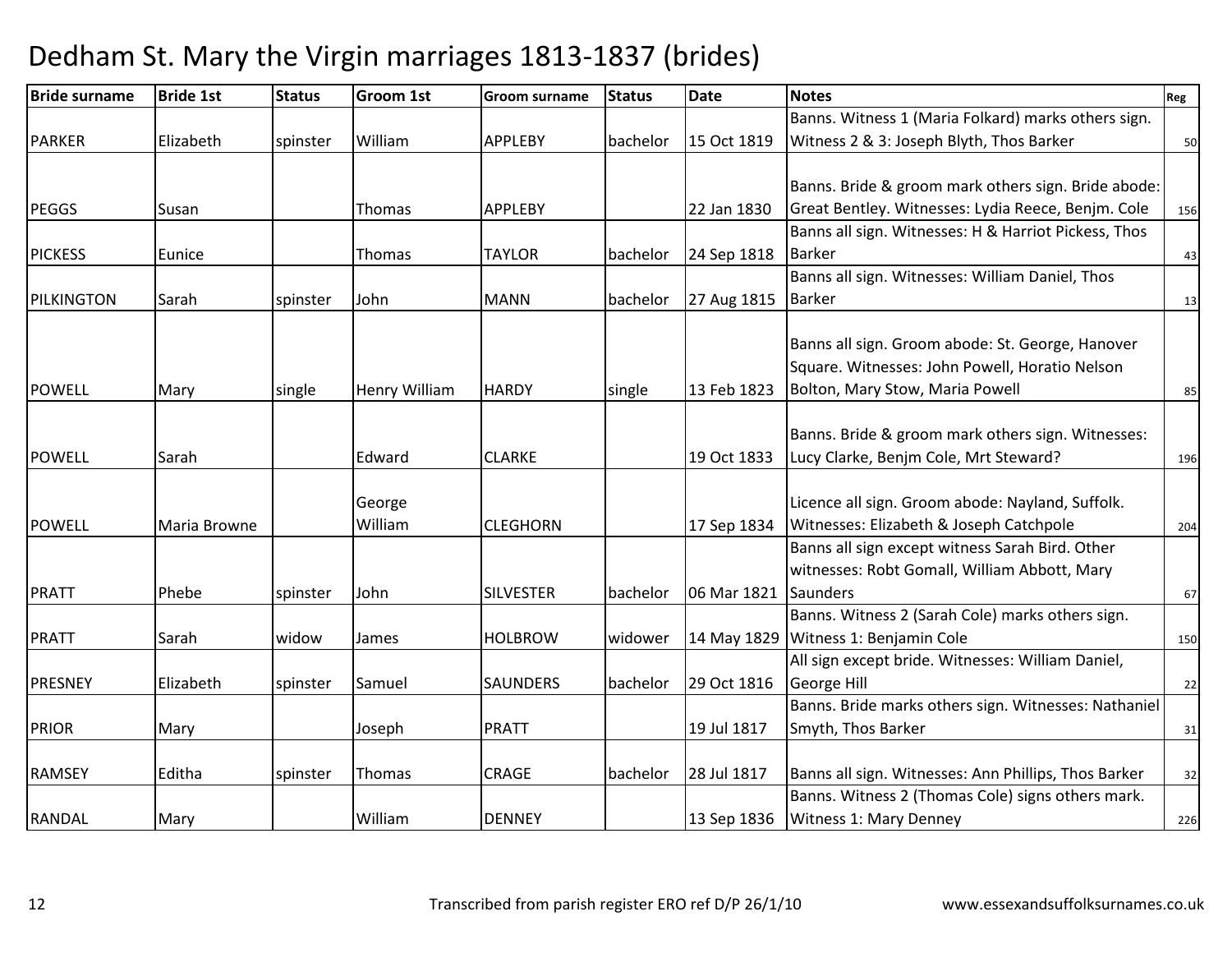| <b>Bride surname</b> | <b>Bride 1st</b> | <b>Status</b> | <b>Groom 1st</b> | <b>Groom surname</b> | <b>Status</b> | <b>Date</b> | <b>Notes</b>                                        | Reg |
|----------------------|------------------|---------------|------------------|----------------------|---------------|-------------|-----------------------------------------------------|-----|
|                      |                  |               |                  |                      |               |             | Banns all mark. Witnesses: Lucy Lawrence, John      |     |
| <b>RANDALL</b>       | Sarah            |               | Henry            | <b>SHERMAN</b>       |               | 04 Jun 1826 | Moore                                               | 120 |
|                      |                  |               |                  |                      |               |             | Banns all sign. Witnesses: Samuel & Mary Rice, John |     |
| <b>RICE</b>          | Bertha           |               | George           | <b>LEE</b>           |               | 07 Jun 1825 | Lee, Isabella Robinson                              | 107 |
|                      |                  |               |                  |                      |               |             |                                                     |     |
| <b>RIGLAR</b>        | Ann              | spinster      | William          | <b>HAM</b>           | widower       | 01 Sep 1830 | Banns all sign. Witnesses: Henry Hart, Hannah Hart  | 163 |
|                      |                  |               |                  |                      |               |             | Banns. Witness 2 (Samuel Robinson) marks others     |     |
| <b>ROBINSON</b>      | Elizabeth        |               | James            | <b>PHILIPS</b>       |               | 26 Jan 1825 | sign. Wit 1: Elizabeth Walker                       | 101 |
|                      |                  |               |                  |                      |               |             | Licence all sign. Witnesses: Mary Rice, William     |     |
| <b>ROBINSON</b>      | Isabella         |               | Samuel           | <b>RICE</b>          |               | 23 Jun 1825 | Mason, Robert Sage, Mary? Roberts                   | 108 |
|                      |                  |               |                  |                      |               |             |                                                     |     |
|                      |                  |               |                  |                      |               |             | Banns. Bride & groom mark others sign. Witnesses:   |     |
| <b>ROBINSON</b>      | Mary             |               | Daniel           | LEWIS                |               | 29 Dec 1835 | Sarah Garwood Middleton, Thomas Cole                | 219 |
|                      |                  |               |                  |                      |               |             | Banns. Bride & groom mark others sign. Witnesses:   |     |
| <b>ROLF</b>          | Harriet          |               | William          | <b>GARWOOD</b>       |               | 09 Mar 1831 | Joseph Arnold, Benjm Cole                           | 171 |
|                      |                  |               |                  |                      |               |             | Banns. Groom marks others sign. Witnesses: Jas      |     |
| SANDFORD             | Sarah            | spinster      | John             | <b>GULL</b>          | bachelor      | 02 Nov 1817 | May, Maria Sandford                                 | 35  |
|                      |                  |               |                  |                      |               |             | Banns all sign. Witnesses: Wm Barker, Mahala Bruce, |     |
| SANDFORD             | Maria            |               | William          | <b>HAM</b>           |               | 05 Apr 1825 | <b>Unice Bruce</b>                                  | 103 |
|                      |                  |               |                  |                      |               |             |                                                     |     |
|                      |                  |               |                  |                      |               |             | Licence. Groom abode: Halsted. Witness 2 (Susanna   |     |
| <b>SANTY</b>         | Georgiana        |               | Joseph           | <b>MASKELL</b>       | widower       | 26 Feb 1833 | Barber) marks others sign. Witness 1: Thomas Bruce  | 190 |
|                      |                  |               |                  |                      |               |             | Banns all sign. Groom abode: Uggeshall, Suffolk.    |     |
| <b>SARTER</b>        | Charlotte        |               | William          | <b>KENT</b>          | widower       | 26 Jun 1823 | Witnesses: Charlotte Colley, W. Booth               | 88  |
|                      |                  |               |                  |                      |               |             |                                                     |     |
|                      | Lucy             |               |                  |                      |               |             | Banns all sign. Witnesses: Nathl Saunders, Mary     |     |
| <b>SAUNDERS</b>      | Emmeline         | spinster      | William          | <b>FARROW</b>        | bachelor      | 15 Feb 1820 | Bruce, Jacob Gant, Mary Barker, Unice Bruce         | 53  |
|                      |                  |               |                  |                      |               |             | Banns. Groom abode: Thorrington. Bride & Wit.1      |     |
|                      |                  |               |                  |                      |               |             | (Susan Rolph) mark others sign. Witness 2: Adam     |     |
| <b>SCOTT</b>         | Hannah           | spinster      | John             | <b>BACON</b>         | widower       | 24 Oct 1824 | <b>Harvey Scott</b>                                 | 97  |
|                      |                  |               |                  |                      |               |             | Banns. Groom marks others sign. Witnesses: Mary     |     |
| <b>SEADEN</b>        | Mary             |               | John             | <b>JAMES</b>         |               | 12 Jul 1832 | James, Mary Ann & Benjm Cole                        | 186 |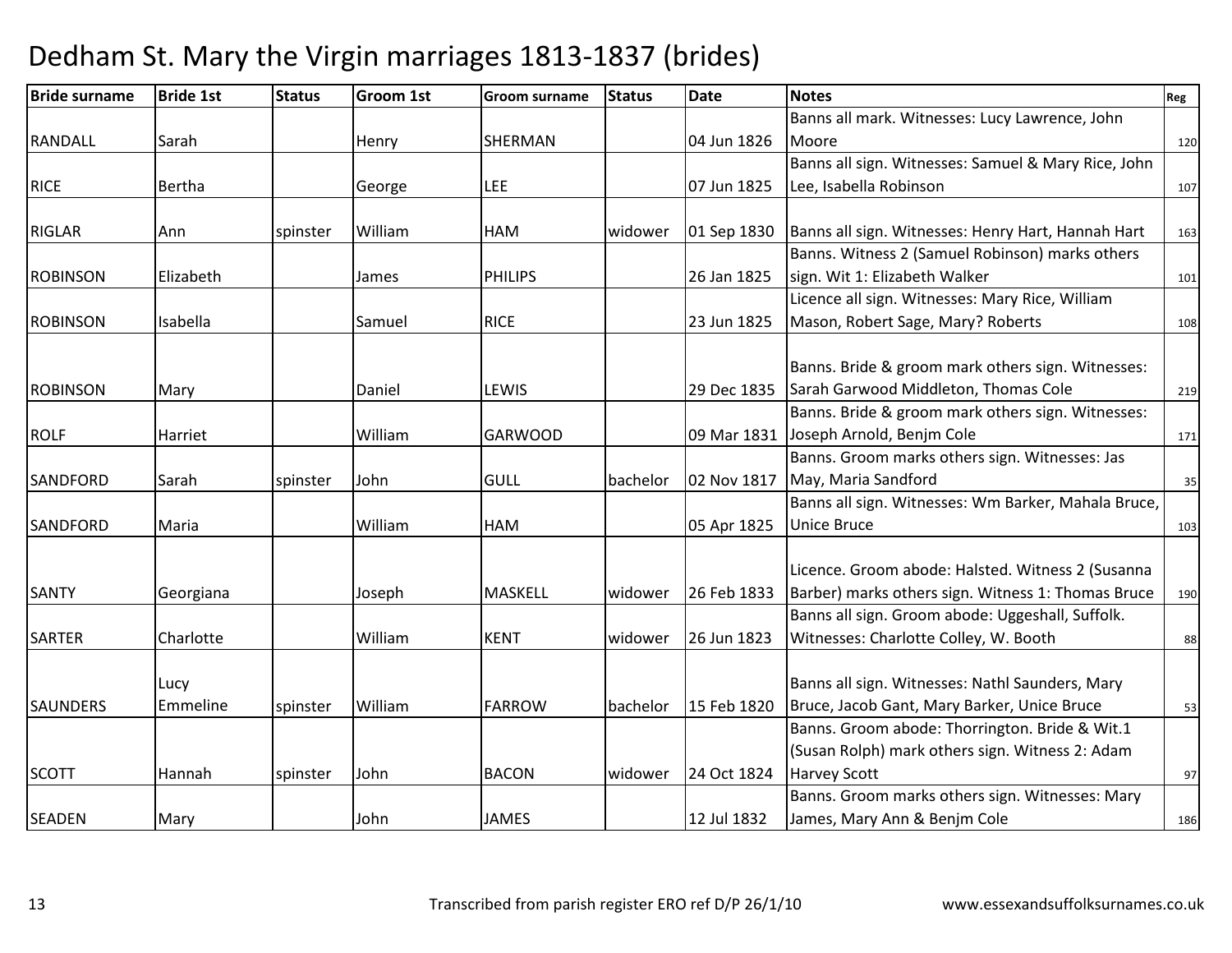| <b>Bride surname</b> | <b>Bride 1st</b> | <b>Status</b> | <b>Groom 1st</b>     | <b>Groom surname</b> | <b>Status</b> | <b>Date</b> | <b>Notes</b>                                                       | Reg |
|----------------------|------------------|---------------|----------------------|----------------------|---------------|-------------|--------------------------------------------------------------------|-----|
|                      |                  |               |                      |                      |               |             | Banns. Groom abode: Bently, Suffolk. Witness 2                     |     |
|                      |                  |               |                      |                      |               |             | (Thos Barker) signs others mark. Wit 1: Samuel                     |     |
| <b>SEGAR</b>         | Susan            | spinster      | William              | <b>WARDEN</b>        | bachelor      | 11 Apr 1815 | Howard                                                             | 12  |
|                      |                  |               |                      |                      |               |             | Banns. Witnes 1 (Thos Barker) signs others mark.                   |     |
| <b>SEGER</b>         | Sarah            | spinster      | Joseph               | <b>HARPER</b>        | bachelor      | 13 Sep 1819 | Witness 2: John Seger                                              | 47  |
|                      |                  |               |                      |                      |               |             | Banns all sign. Witnesses: John Gorden, Mary Ann                   |     |
| <b>SHARP</b>         | Eliza            |               | James                | <b>GOSSLYN</b>       |               | 04 Oct 1831 | Southgate                                                          | 174 |
|                      |                  |               |                      |                      |               |             | Banns. Groom abode: Great Burstead. Witness 1                      |     |
|                      |                  |               |                      |                      |               |             | (John Turner) marks others sign. Witness 2: Sarah                  |     |
| <b>SHERMAN</b>       | Jemima           | spinster      | <b>George Cliver</b> | <b>BURGESS</b>       | bachelor      | 01 Jan 1828 | Livermore.                                                         | 132 |
|                      |                  |               |                      |                      |               |             |                                                                    |     |
| <b>SMITH</b>         | Ellen            | spinster      | Samuel               | <b>FELGATE</b>       | widower       |             | 26 May 1825   Banns all sign. Witnesses: Willm Felgate, Mary White | 106 |
|                      | Charlotte        |               |                      |                      |               |             | Banns. Bride & groom mark others sign. Witnesses:                  |     |
| <b>SMITH</b>         | Keeble           |               | Joseph               | <b>BIRD</b>          |               | 09 Oct 1830 | James Gorsling, Mary Ann Bird                                      | 166 |
|                      |                  |               |                      |                      |               |             | Banns. Bride marks others sign. Witnesses: Robert &                |     |
| <b>SMITH</b>         | Elizabeth        |               | James                | <b>ROBINSON</b>      |               | 21 Jul 1835 | <b>Phebe Smith</b>                                                 | 212 |
|                      |                  |               |                      |                      |               |             | Licence all sign. Witnesses: Mary Hitchcock, J H                   |     |
| <b>SMOOTHY</b>       | Charlotte        |               | Robert               | <b>FREEMAN</b>       |               | 13 Jul 1830 | Miller, E. Hitchcock                                               | 162 |
|                      |                  |               |                      |                      |               |             |                                                                    |     |
|                      |                  |               |                      |                      |               |             | Banns. Groom abode: Ardleigh. Bride & groom mark                   |     |
| <b>SNELL</b>         | Mary Ann         |               | Abraham              | <b>POLLEY</b>        |               |             | 25 May 1832 others sign. Witnesses: Sarah Whale, Benjm Cole        | 185 |
|                      |                  |               |                      |                      |               |             | Banns. Bride & wit.1 (David Southgate) mark others                 |     |
| SOUTHGATE            | Emma             |               | James                | <b>DUNNINGHAM</b>    |               | 22 May 1827 | sign. Witness 2: Thos Barker                                       | 125 |
|                      |                  |               |                      |                      |               |             | Banns. Groom marks others sign. Witnesses: W &                     |     |
| <b>SPOONER</b>       | Jemmima          | spinster      | Charles              | <b>HITCHCOCK</b>     | bachelor      | 02 Jun 1818 | Sarah Hitchcock                                                    | 42  |
|                      |                  |               |                      |                      |               |             | Banns all sign. Witnesses: Henry Borrett, Joseph                   |     |
| <b>STEGGALL</b>      | Sarah            |               | Thomas               | <b>TURNER</b>        |               | 16 Jan 1835 | Pannifer, Japheth Pannifer                                         | 210 |
|                      |                  |               |                      |                      |               |             |                                                                    |     |
|                      | Mary             |               | William              |                      |               |             | Licence all sign. Groom abode: Gt Horkesley.                       |     |
| <b>STEVENS</b>       | Mulley           |               | Stebbing             | <b>SADLER</b>        |               | 15 Apr 1830 | Witnesses: Catherine Watkinson, Sarah Elroes?                      | 157 |
|                      |                  |               |                      |                      |               |             | Banns. Witness 2 (Benjm Cole) signs others mark.                   |     |
| <b>STEWARD</b>       | Susan            |               | Thomas               | <b>RANDALL</b>       |               |             | 12 Nov 1831   Witness 1: Lucy Randall                              | 176 |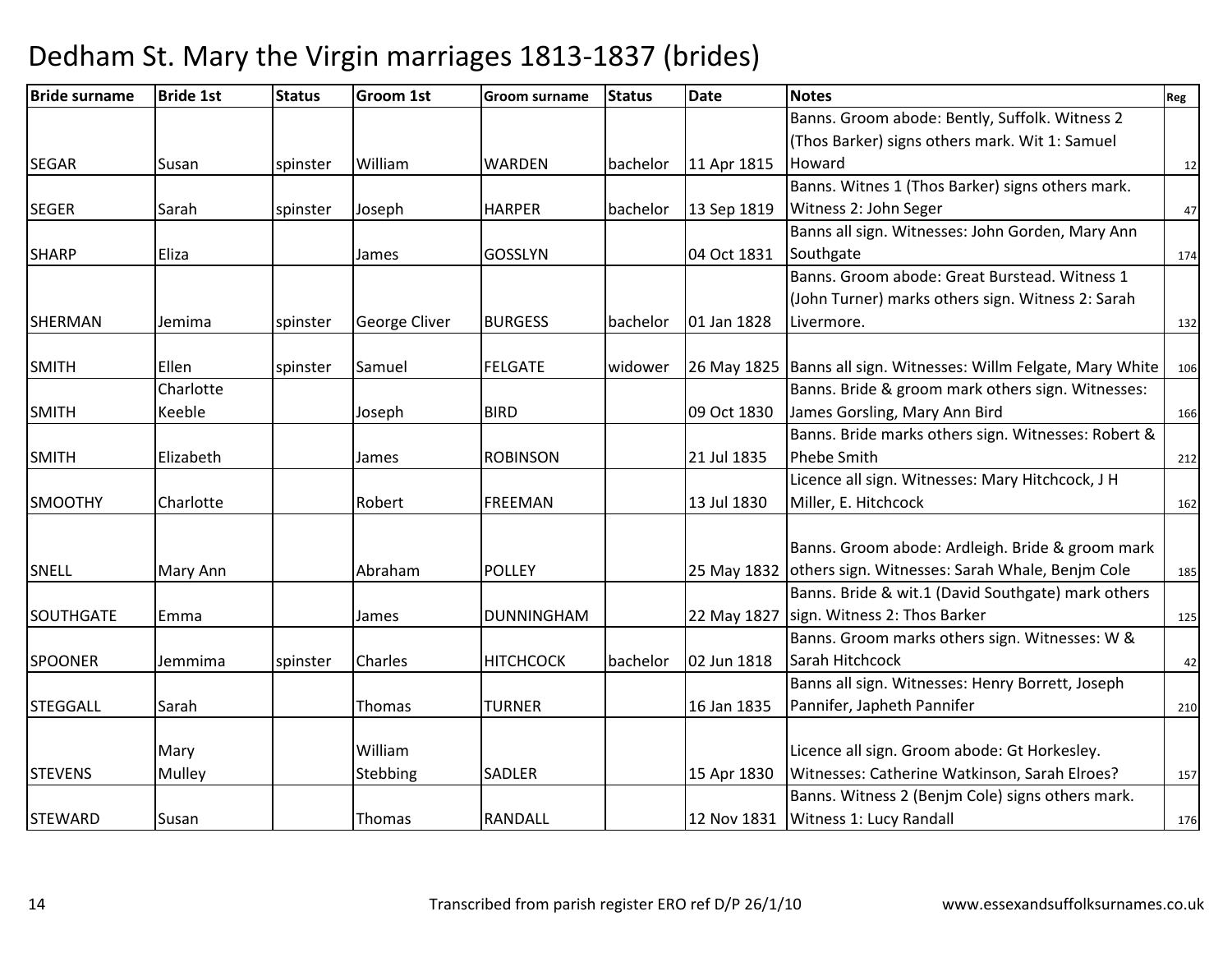| <b>Bride surname</b> | <b>Bride 1st</b> | <b>Status</b> | <b>Groom 1st</b>     | <b>Groom surname</b> | <b>Status</b> | <b>Date</b> | <b>Notes</b>                                        | <b>Reg</b> |
|----------------------|------------------|---------------|----------------------|----------------------|---------------|-------------|-----------------------------------------------------|------------|
|                      |                  |               |                      |                      |               |             | Licence all sign. Groom abode: Bures, Essex.        |            |
|                      |                  |               |                      |                      |               |             | Witnesses: Mary Mason, Joseph Catchpool, Benjm      |            |
| <b>STRINGFELLOW</b>  | Thomasine        |               | William              | <b>RAYNER</b>        |               | 17 Feb 1829 | Cole                                                | 147        |
|                      |                  |               |                      |                      |               |             | Banns all mark. Groom abode: Great Horkesley.       |            |
| <b>SUTHENWOOD</b>    | Mary Ann         |               | John                 | <b>HAYNES</b>        |               | 21 Dec 1832 | Witnesses: Eliza Gull, Isaac Bush                   | 189        |
|                      |                  |               |                      |                      |               |             |                                                     |            |
|                      |                  |               |                      |                      |               |             | Licence all sign. Groom abode: All Saints, Sudbury. |            |
| <b>SWINBORNE</b>     | Sarah            |               | <b>Henry Hill</b>    | <b>ROBERTS</b>       |               | 20 Dec 1832 | Witnesses: John, Mary & Fanny Swinbourne            | 188        |
|                      |                  |               |                      |                      |               |             | Licence all sign. Groom abode Manningtree.          |            |
|                      |                  |               |                      |                      |               |             | Witnesses: John & Henry Swinbourne, James Webb,     |            |
| <b>SWINBOURNE</b>    | Mary             | spinster      | <b>Charles Baker</b> | <b>WEBB</b>          | bachelor      | 23 Dec 1833 | <b>Thomas Walker</b>                                | 199        |
|                      |                  |               |                      |                      |               |             | Licence all sign. Groom abode: Camberwell, Surrey.  |            |
| <b>SWINBOURNE</b>    |                  |               | Thomas               | <b>WALKER</b>        |               | 07 Apr 1834 | Witnesses: John Swinbourne, Robt Marratt Miller     |            |
|                      | Fanny            |               |                      |                      |               |             |                                                     | 202        |
| <b>TILT</b>          | Elizabeth        | spinster      | William              | <b>SPURGEN</b>       | widower       | 25 Mar 1819 | Licence all sign. Witnesses: Thos & Henry Barker    | 46         |
|                      |                  |               |                      |                      |               |             | Banns. Bride & Wit.2 (Hannah Tuke) mark others      |            |
| <b>TUKE</b>          | Mary             | spinster      | Joseph               | <b>ABBOTT</b>        | bachelor      | 25 Dec 1821 | sign. Witness 1: David Fish                         | 75         |
|                      |                  |               |                      |                      |               |             |                                                     |            |
|                      |                  |               |                      |                      |               |             | Banns. Bride & groom & witness Lucy Turner mark     |            |
| <b>TURNER</b>        | Mary             | spinster      | Richard              | <b>SHARP</b>         | bachelor      | 13 Dec 1821 | others sign. Witnesses: Thomas Turner, Thos Barker  | 74         |
|                      |                  |               |                      |                      |               |             | Banns. Groom abode: Walton le Soken. Bride marks    |            |
|                      |                  |               |                      |                      |               |             | others sign. Wits: Thomas Turner?, Mary Turner,     |            |
| <b>TURNER</b>        | Lucy             |               | William              | <b>ATKINS</b>        |               | 09 Jun 1835 | <b>Thomas Cole</b>                                  | 211        |
|                      |                  |               |                      |                      |               |             | Banns. Groom abode: Capel St. Mary. Bride & groom   |            |
|                      |                  |               |                      |                      |               |             | mark others sign. Witnesses: Elizabeth Usher, Thos  |            |
| <b>USHER</b>         | Mary             | spinster      | William              | <b>BREWER</b>        | bachelor      | 11 Aug 1816 | <b>Barker</b>                                       | 20         |
|                      |                  |               |                      |                      |               |             | Banns. Bride & Wit.1 (Daniel Usher) mark others     |            |
| <b>USHER</b>         | Judith           | spinster      | Robert               | <b>TAYLOR</b>        | bachelor      | 11 Mar 1818 | sign. Witness 2: Thos Barker                        | 40         |
|                      |                  |               |                      |                      |               |             | Banns all mark. Witnesses: Elizabeth Gorden, Robert |            |
| <b>VILBER</b>        | Mary             | spinster      | William              | <b>GARWOOD</b>       | widower       | 26 May 1822 | Gorden                                              | 81         |
|                      |                  |               |                      |                      |               |             | Licence all sign. Groom abode: Manningtree.         |            |
| <b>VINCE</b>         | Susanna          |               | Joseph William       | <b>WINTER</b>        |               | 30 Sep 1825 | Witnesses: Tryphena & John Vince                    | 110        |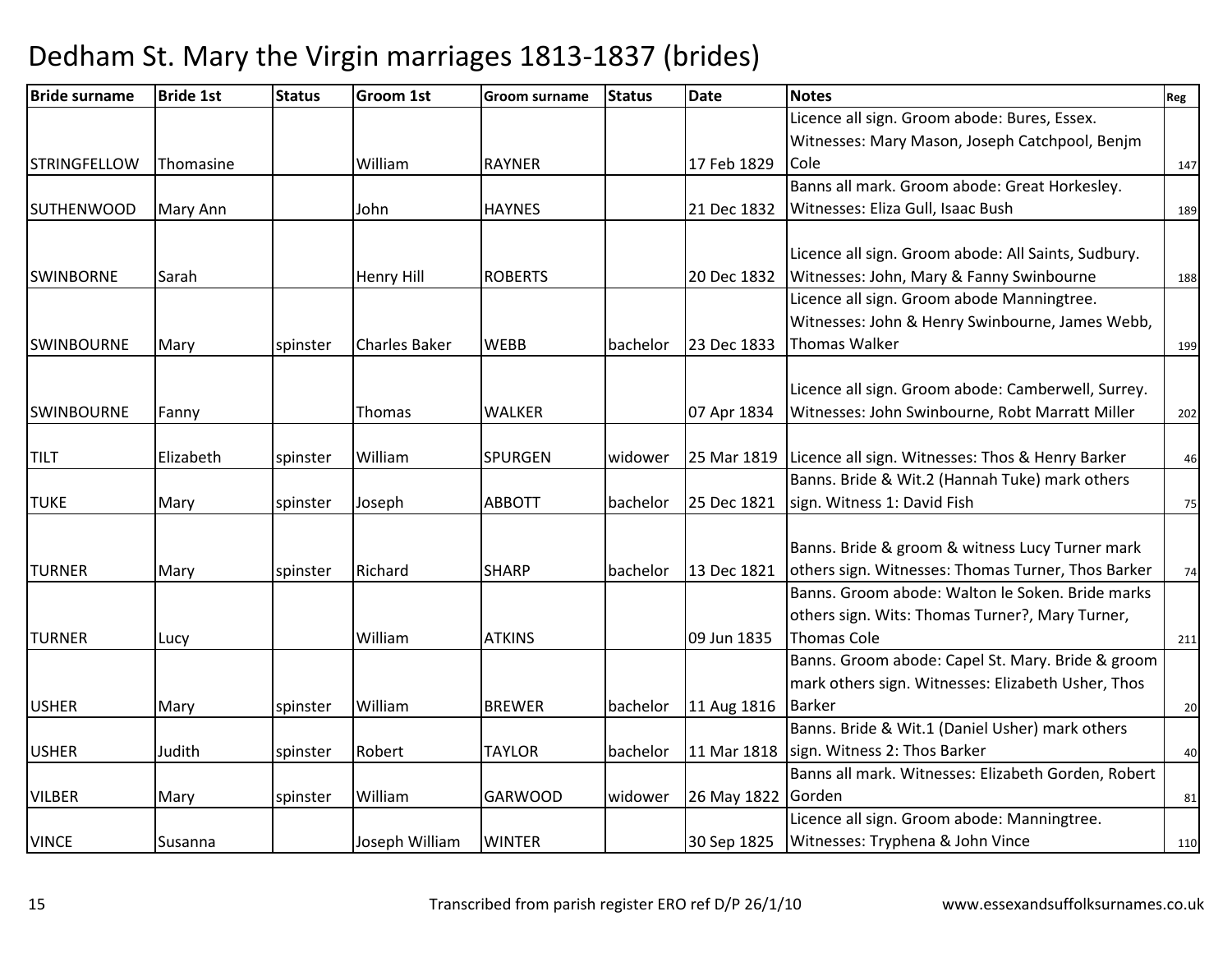| <b>Bride surname</b> | <b>Bride 1st</b> | <b>Status</b> | <b>Groom 1st</b>    | <b>Groom surname</b> | <b>Status</b> | <b>Date</b> | <b>Notes</b>                                          | Reg |
|----------------------|------------------|---------------|---------------------|----------------------|---------------|-------------|-------------------------------------------------------|-----|
|                      |                  |               |                     |                      |               |             |                                                       |     |
|                      |                  |               |                     |                      |               |             | Licence all sign. Witnesses: Joseph Wardle, Catherine |     |
|                      | Hanrietta        |               | <b>Thomas</b>       |                      |               |             | Bishop, Elizabeth Borthwick, M Sophia Warde,          |     |
| <b>WARDE</b>         | Mary Anne        |               | Turner              | <b>ALKIN</b>         |               | 16 Feb 1836 | Charlotte Augusta Backley?, H A Seale?                | 220 |
|                      |                  |               |                     |                      |               |             |                                                       |     |
|                      |                  |               |                     |                      |               |             | Licence all sign. Groom abode: Brightlingsea.         |     |
| <b>WARNER</b>        | Elizabeth        | widow         | Nathaniel           | <b>LITTLEWOOD</b>    | widower       | 25 Apr 1822 | Witnesses: Sarah & Wm Booth, Mary Hitchcock.          | 80  |
|                      | Elizabeth        |               |                     |                      |               |             | Licence all sign. Witnesses: Mary Ann White, E        |     |
| <b>WARNER</b>        | Mary             |               | Robert              | <b>SEABORN</b>       |               | 08 Sep 1830 | Sebborn                                               | 164 |
|                      |                  |               |                     |                      |               |             | Banns. Groom signs others mark. Witnesses: John       |     |
| <b>WARNER</b>        | Sophia           |               | James               | <b>HUBBARD</b>       |               | 16 Oct 1830 | Warner, Margaret Scowing                              | 167 |
|                      |                  |               |                     |                      |               |             | Banns. Witness 1 (Samuel Watson) signs others         |     |
| <b>WATSON</b>        | Fanny            |               | Robert              | <b>MAY</b>           |               | 13 Sep 1835 | mark. Witness 2: Elizabeth May                        | 213 |
|                      |                  |               |                     |                      |               |             | Banns all sign. Witnesses: Joseph Catchpole, Zilpah   |     |
| <b>WHALE</b>         | Ann              |               | <b>Hugh Charles</b> | <b>HOWELL</b>        |               | 01 Jun 1830 | Cooper                                                | 160 |
|                      |                  |               |                     |                      |               |             |                                                       |     |
|                      |                  |               |                     |                      |               |             | Banns all sign. Groom abode: St. Mary at the Walls,   |     |
| <b>WHALE</b>         | Mary             |               | Joseph              | SHELDRAKE            |               | 08 Oct 1832 | Colchester. Witnesses: Maria Whale, John Shiplee.     | 187 |
|                      |                  |               |                     |                      |               |             |                                                       |     |
|                      |                  |               |                     |                      |               |             | Banns all sign. Groom abode: Langham. Witnesses:      |     |
| <b>WHISLEY</b>       | Mary             |               | Freeman             | <b>HARSANT</b>       |               | 24 Apr 1832 | Ann & Lucy Whisley, William Harsant                   | 183 |
|                      |                  |               |                     |                      |               |             | Licence all sign. Witnesses: Susannah Howes, William  |     |
| <b>WHITE</b>         | Harriet          | spinster      | Peter               | <b>NORMAN</b>        | bachelor      | 05 Aug 1824 | White                                                 | 95  |
|                      |                  |               |                     |                      |               |             | Banns all sign. Groom abode: Langham. Witnesses:      |     |
| <b>WHITE</b>         | Mary Ann         |               | Edward              | <b>SEABORN</b>       |               | 17 Sep 1833 | William White, Robert Seaborn                         | 194 |
|                      |                  |               |                     |                      |               |             | Licence. Grom abode: St. James, Colchester. Bride     |     |
|                      |                  |               |                     |                      |               |             | marks others sign. Witnesses: Jessey Clinger, Benjm   |     |
| <b>WILSON</b>        | Sarah            |               | Henry               | <b>DOWNES</b>        |               | 29 Jun 1829 | Cole                                                  | 151 |
|                      |                  |               |                     |                      |               |             |                                                       |     |
|                      |                  |               |                     |                      |               |             | Licence all sign. Bride abode: Woodbridge, Suffolk.   |     |
| <b>WILSON</b>        | Elizabeth        | spinster      | John                | <b>FENN</b>          | widower       | 27 May 1831 | Witnesses: William Wilson, Hannah Hart.               | 173 |
|                      |                  |               |                     |                      |               |             | Banns. Witness 1 (Thos Barker) signs others mark.     |     |
| <b>WINNEY</b>        | Mary             | spinster      | David               | <b>STEWART</b>       | bachelor      | 06 Nov 1821 | Witness 2: Thomas Gaymer                              | 72  |
|                      |                  |               |                     |                      |               |             |                                                       |     |